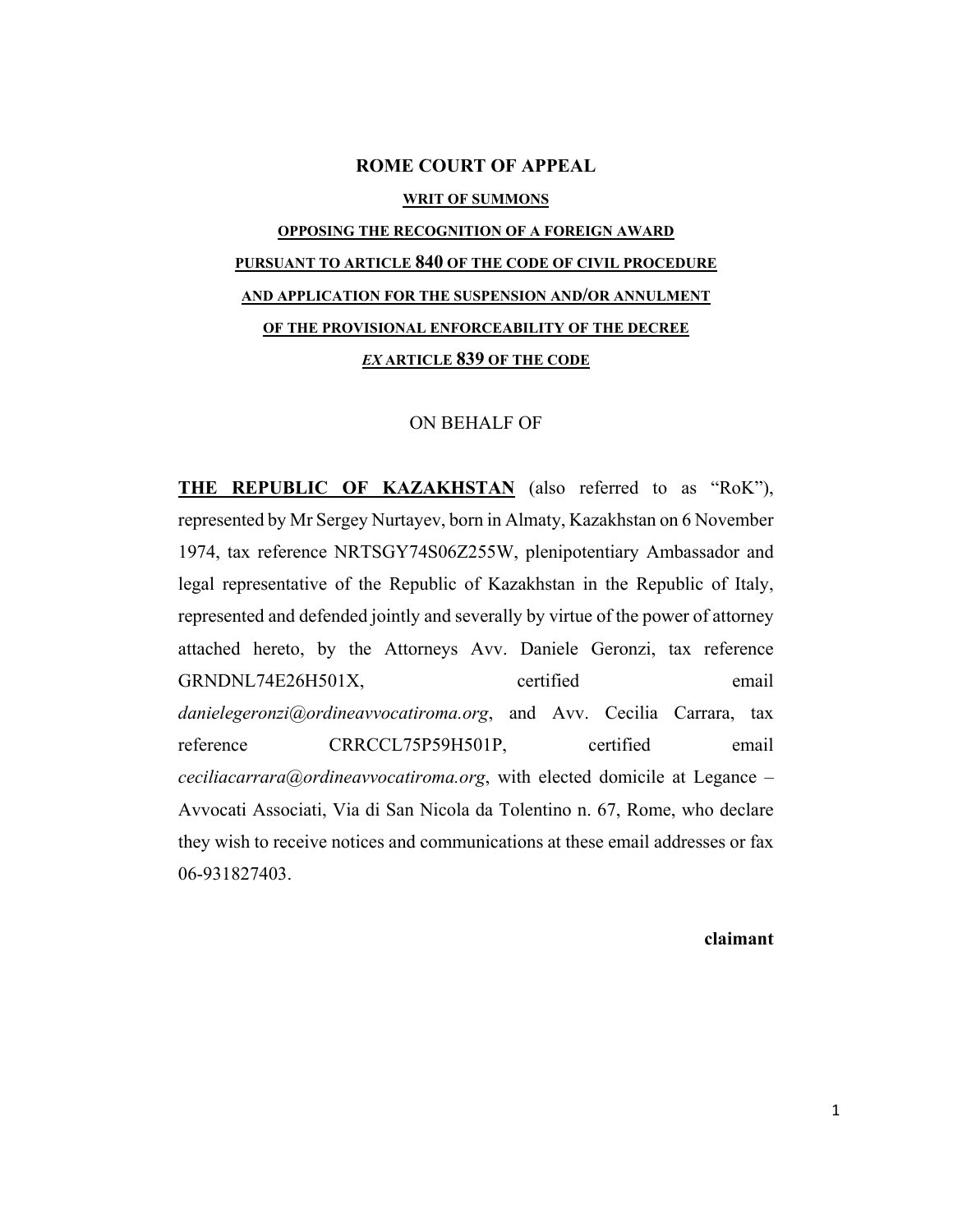**Mr ANATOLIE STATI,** a Moldovan and Romanian citizen, born on 25 October 1952, resident at 20 Dragomirna St, Chisinau, MD-2008, Moldova, state identification number 0961610889327

**Mr GABRIELE STATI,** a Moldovan and Romanian citizen, born on 30 September 1976, resident at 1A Ghioceilor St, Chisinau, MD-2008, Moldova, state identification number 0951807890164

**ASCOM GROUP S.A.,** a company established under Moldovan law, domiciled at 75 A. Mateevici St, Chisinau, MD-2009, Moldova, registered as a company on 25 March 1994, registration number 1002600006034, in the person of its *pro tempore* legal representative ("ASCOM")

**TERRA RAF TRANS TRADING LTD.**, a company incorporated under the law of Gibraltar, with registered office at 13/1 Line Wall Road, Gibraltar, entered in the United Kingdom registered of Companies for the Overseas Territory of Gibraltar on 1 March 1999, registration number 68069, in the person of its *pro tempore* legal representative ("TERRA RAF")

all represented and defended in the proceedings pursuant to Article 839 of the code of civil procedure by the Attorneys Avvocati Michelangelo Cicogna, Silvia Doria, Chiara Caliandro, Prof. Raffaella Muroni, and Andrew Garnett Paton, who have elected domicile at their offices at Via Vincenzo Bellini, n. 24, Rome

### **respondents**

in the opposition proceedings under Article 840 of the code of civil procedure against *ex parte* decree No. 1287/2018 rendered by the President of Civil Section No. 1 of the Rome Court of Appeal on 29-30 January 2018 (docket No. 8412/2017), by which (i) the foreign award issued on 19 December 2013 in case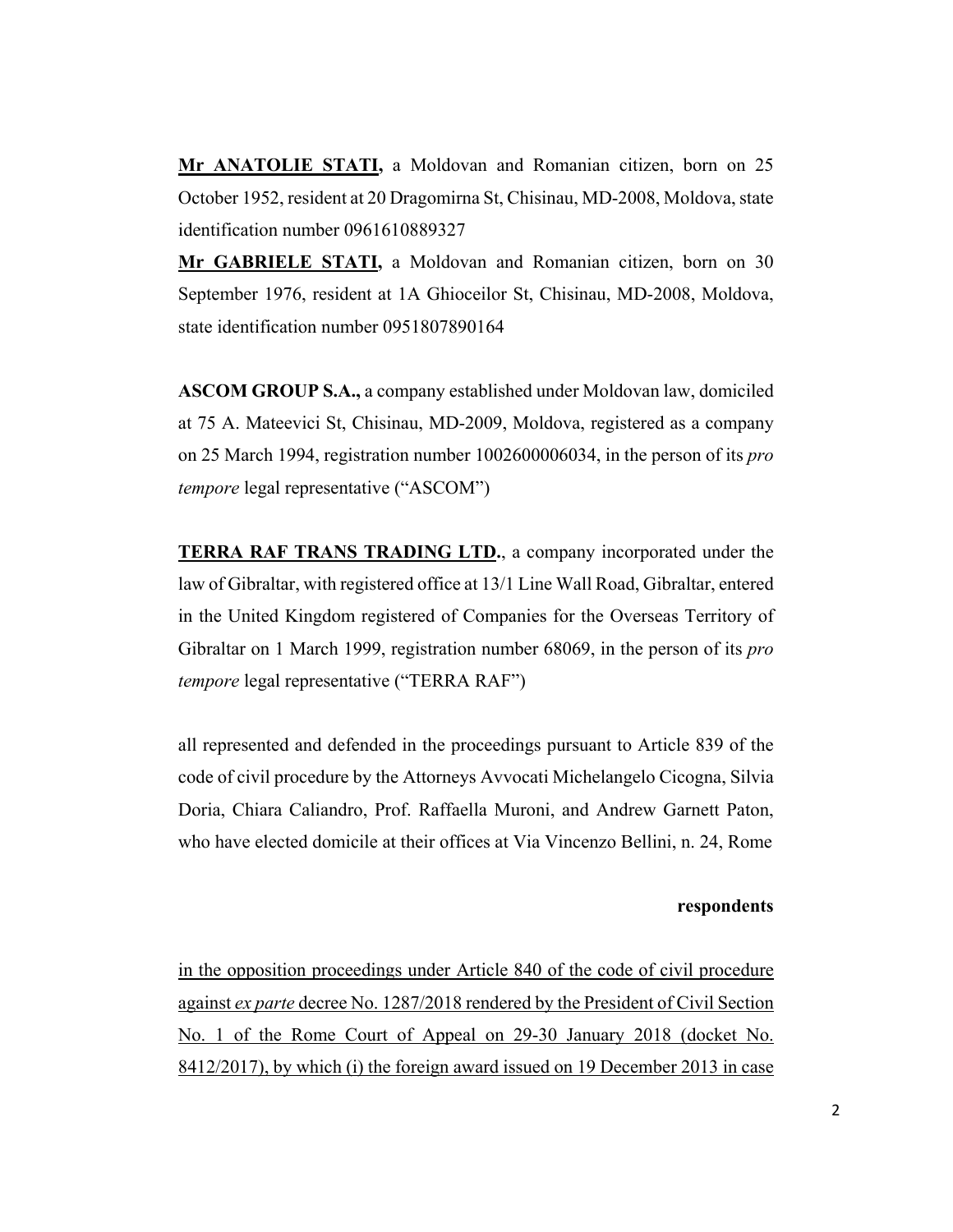No. 116/2010 before the Arbitration Institute of Stockholm Chamber of Commerce (the "**Award**") and (ii) the Addendum of 17 January 2014 (the "**Addendum**"), have been recognised in Italy.

\* \* \*

#### **I - BACKGROUND**

1.1 By means of Presidential Decree, number 1287/2018 of 29-30 January 2018 (the "**Judgment**"), the Court of Appeal upheld the respondents' application under Article 839 of the code of civil procedure that the Award and Addendum be recognised and declared enforceable in Italy.

1.2 Although relevant departments of RoK are still verifying the exact date on which it was served with the application and the Judgment – beside the well known internal organization of government ministerial departments, these events corresponded with a holiday period in Kazakhstan – notice was probably not effected before April 26, 2018; therefore, the 30-day period pursuant to Article 840 of the code of civil procedure for the commencement of opposition proceedings – 30-day period during which a Judgment pursuant to Article 839 of the code is not enforceable and hence enforcement proceedings cannot legally be started<sup>1</sup> – would therefore have expired on or after 28 May 2018 (doc. 1).

1.3 Pending such date, the claimant became aware that some third parties in Italy, including State Street Global Advisors Limited, received attachment

<sup>1</sup> In scholars, see AULETTA, *L'efficacia in Italia dei lodi stranieri*, in AA.VV., *Diritto dell'arbitrato*, edited by G. VERDE, Naples, 2005, 561; CAMPEIS-DE PAULI, *Il processo civile italiano e lo straniero*, Milan, 1996, 383; CICCONI, *Lodi stranieri (riconoscimento ed esecuzione)*, Turin, 1997, 318; CONSOLO, *Sulla provvisoria esecutorietà del lodo straniero tra art. 8409 c.p.c. e Convenzione di New York*, in *Corr. Giur.*, 1997, 709 ff., 712; PUNZI, *Disegno sistematico dell'arbitrato*, 2nd edn., 759 ff.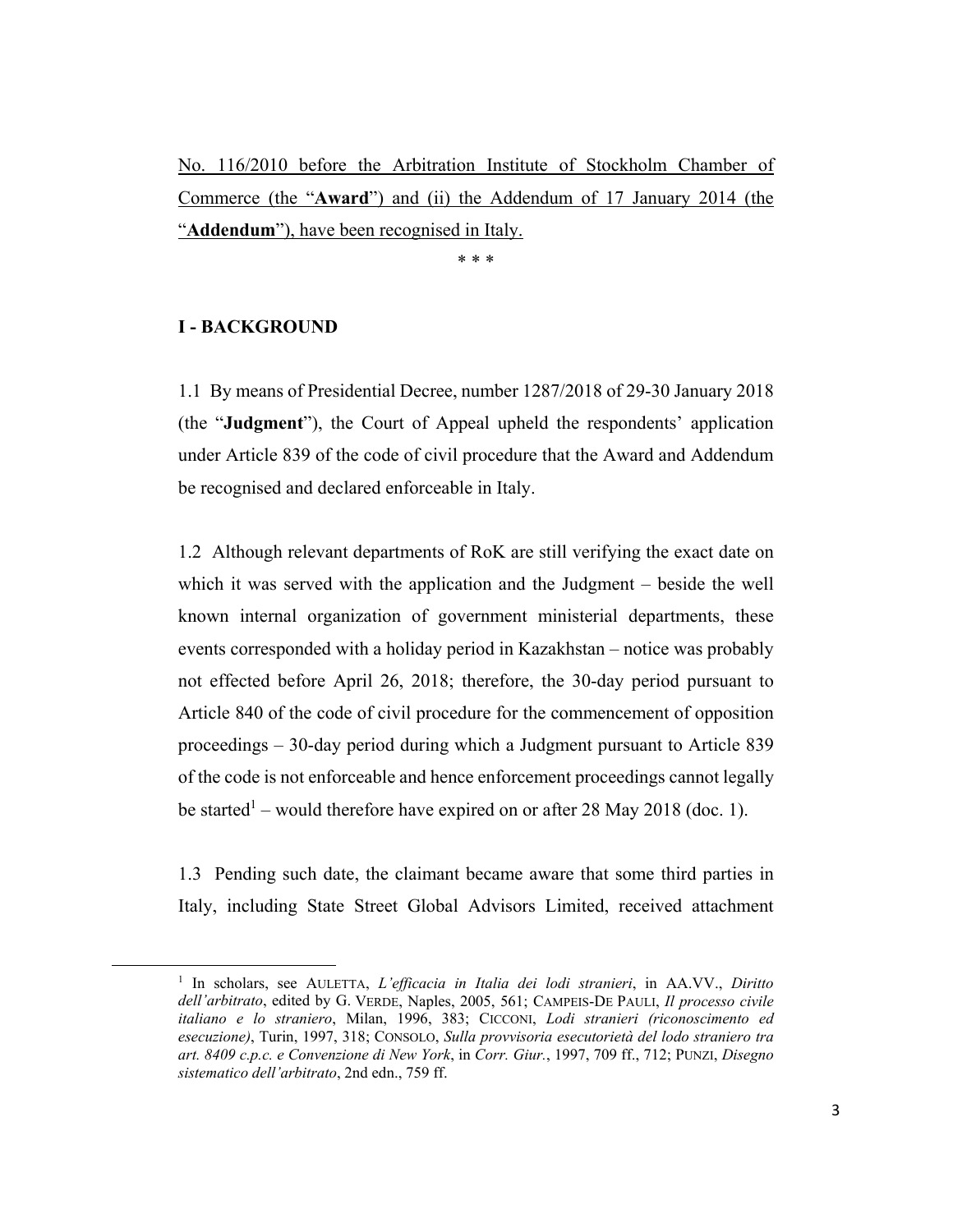orders on May 3, 2018, basis on the circumstance that they allegedly held sums due to  $RoK^2$ .

1.4 As a mere precaution (considering that, as said above, the deadline for the opposition will not expire until at least 28 May) we hereby submit an opposition pursuant to Article 840 of the code of civil procedure, within the 10-day time limit from the date in which the first enforcement action may have been taken, notwithstanding that this would be unlawful, lacking a valid enforceable title.

While, in any case, reserving the right to supplement this opposition by the applicable deadline.

\* \* \*

#### **II. THE OPPOSITION**

2.1 This proceedings concerns an opposition to the recognition and enforcement in Italy of an arbitral award rendered in breach of the principles of legality and substantive justice, which also apply outside of Italian law and represent matters of internal public policy. In such respect, during the English proceedings aimed at obtaining recognition of the award in the United Kingdom, the English High Court has already held that there is sufficient prima facie evidence that the Award was obtained by fraud (see section 5 below).

It seems therefore useful to explain, since now, that RoK, while seeking to establish the reasons whereby the Award cannot be recognised in Italy pursuant

<sup>&</sup>lt;sup>2</sup> Partly in consideration of cases already brought before the Courts of other jurisdictions, we wish to point out that this opposition is submitted without prejudice to any other opposition in relation to the fact that National Bank of Kazakhstan and its contracting parties and counterparties, such as State Street, are separate legal entities to RoK and are not liable for any sums payable by RoK to third parties, including the Statis.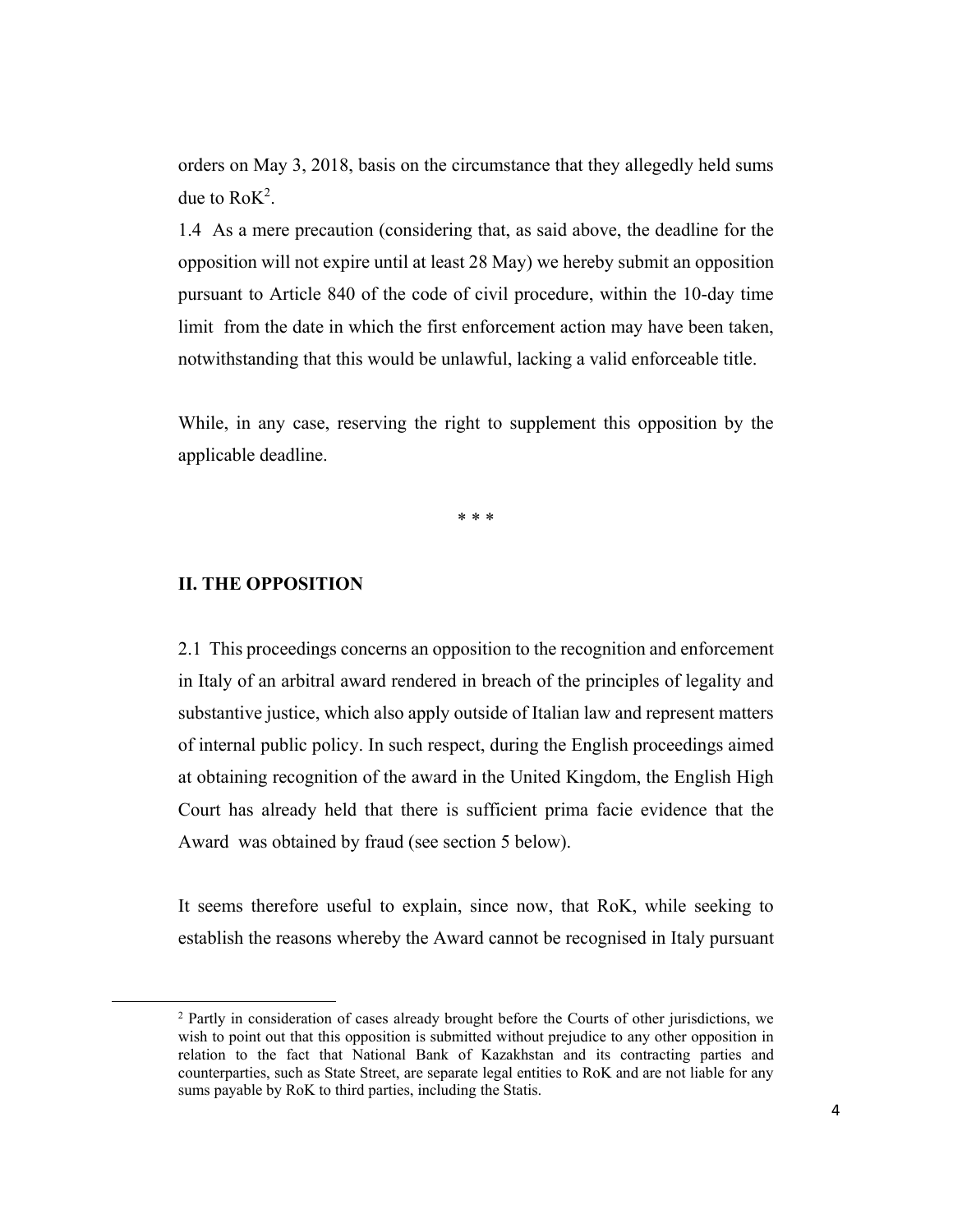to Article 840 of the code of civil procedure, has already invested time and huge financial resources on ensuring that the award be not implemented in various European jurisdictions and in the United States, because it emerged **following** the arbitration that the **Award was rendered on the basis of false evidence and testimonies** by the respondents, **as part of a larger fraudulent scheme against RoK**.

#### 2.2 In this opposition, therefore

(i) we will summarize the key facts of the case, the relationships between the parties up to the arbitration procedure (see section 3 below), and the circumstances, discovered after the conclusion of the arbitration, which revealed the fraudulent scheme of respondents (see section 4 below)

(ii) we will provide certain information in relation to the proceedings brought in other jurisdictions concerning the recognition and/or annulment of the Award (see section 5 below)

(iii) we will explains the reasons why the Award and the Addendum cannot be recognised in Italy, namely

a. the Award contains provisions that clearly violate the internal public policy (see paragraph 6.1 below)

b. the Arbitral Tribunal did not have jurisdiction lacking a valid arbitration clause (see 6.2 below)

c. The Arbitral Tribunal was not constituted in accordance with the agreement between the parties (see paragraph 6.3 below)

(iv) finally, we will explain the serious grounds for the enforceability of the Award be suspended under Article 649 of the code of civil procedure, since it was erroneously granted by this Court (see paragraph 7 below).

\* \* \*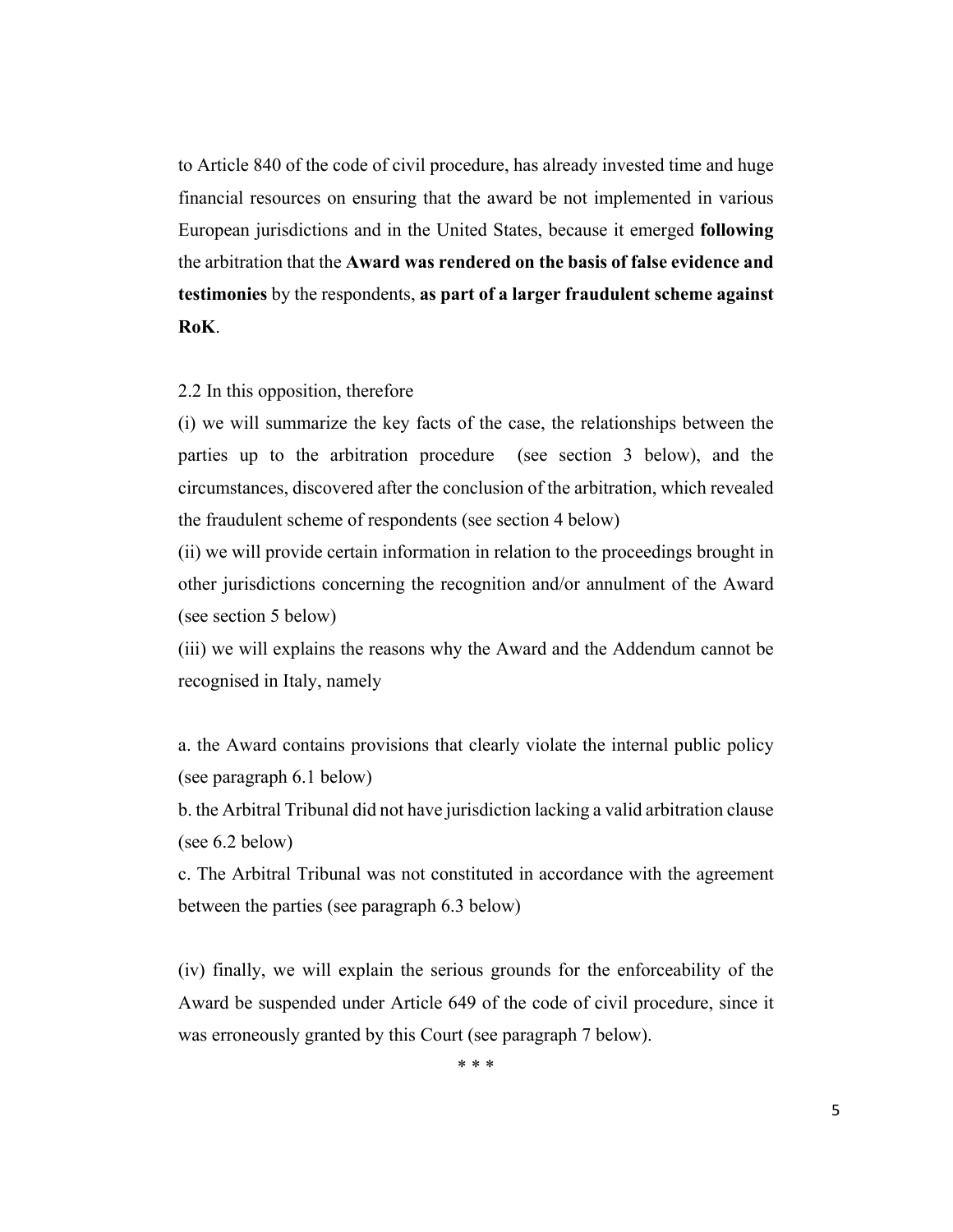# **III. FACTS OF THE CASE, AND INFORMATION RELATING TO THE ARBITRATION PROCEEDINGS**

#### **3.1** *Subjects involved*

RoK is a democratic state entity which maintains international relations with Italy and the European Union, which moreover is the RoK's leading investor and trading partner<sup>3</sup>.

RoK is also a party to numerous multilateral treaties, and on June 28, 2016 was elected by the General Assembly of United Nations as a non-permanent member of the UN Security Council for the Asia-Pacific region from 2017 to 2019.

RoK is moreover a signatory of the Energy Charter Treaty, a form of very close cooperation in the energy sector, intended mainly to protect investments and provide binding dispute resolution procedures (doc. 2). In particular, the treaty (i) provides the obligation for contracting States to apply non-discriminatory conditions in governing energy products trading, and to protect foreign investments and ensure that they are treated in the same way as domestic ones, and (ii) lays down specific methods for resolving disputes between contracting States, and between contracting States and investors.

Even though RoK has been successful in nearly all of the legal proceedings brought against it and concerning investments in the territory of Kazakhstan, as its Minister of Justice pointed out (doc. 3), it has also generally complied quickly with judgements and arbitration awards rendered against it. The Award in favour of the respondents is therefore an **exceptional and isolated case**, (and was

<sup>&</sup>lt;sup>3</sup> It signed a new and closer cooperation and partnership agreement with the European Union in December 2015.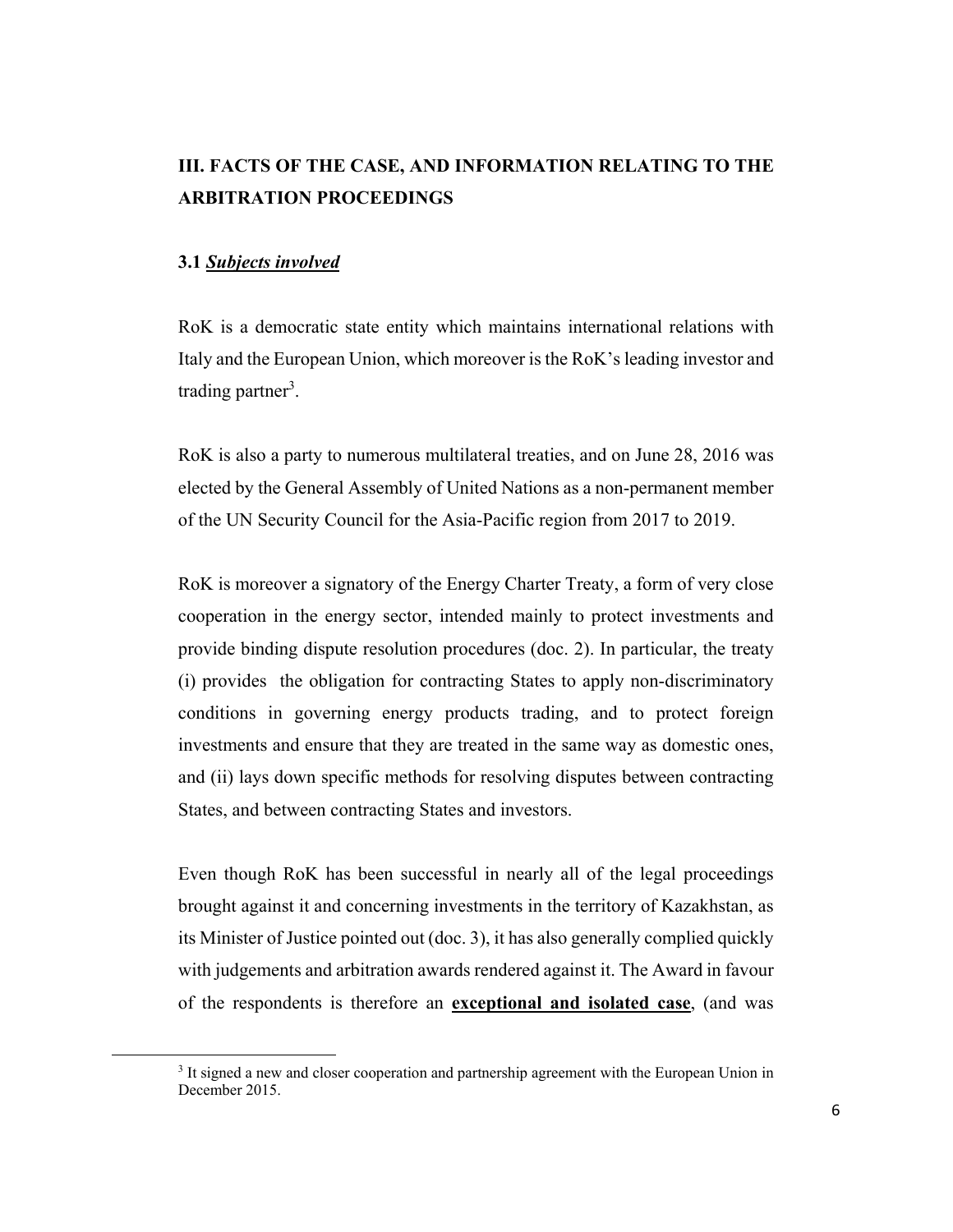defined as such in the English High Court's recent judgement, see section 5 below); as previously stated, claimant's opposition mainly is grounded on the respondents' fraudulent scheme and their breach of basic principles of substantive and procedural legality.

ASCOM, a Moldovan joint-stock corporation, and TERRA RAF, a limited company domiciled in Gibraltar, are two companies directly and/or indirectly related to Anatolie and Gabriel Stati, who are Moldovan and Rumanian citizens (see Award, paragraph 207, respondents' document 2-*bis*).

### **3.2** *Relationships between the parties*

In the early 2000s, the respondents acquired interests in Kazakh companies exploring, developing and exploiting gas and petroleum deposits in eastern Kazakhstan. Specifically, in 1999, (i) ASCOM acquired a majority shareholding, which it then increased, in Kazpolmunai ("KPM"), which operated in the development of a field at the Borankol site (see Award, paragraphs 212 and 223, respondents' document 2-*bis*). In 2000, (ii) ASCOM acquired the 100% shareholding in Tolkynneftgas ("TNG"), which operated in the development of the Tolkyn field; the shareholding was then transferred to TERRA RAF (see Award, paragraphs 226, 235, and 239, respondents' document 2-*bis*)

In 2006, the oil trading company Vitol FSU BV ("Vitol") signed a joint venture agreement ("JOA Agreement") with ASCOM, TNG, and TERRA RAF whereby (a) ASCOM and Vitol would finance the construction of a liquefied petroleum gas plant ("LPG Plant"), each providing capital of USD 20 million, and (b) TERRA RAF would bear the residual costs (see Award, paragraph 250, respondents' document 2-*bis*).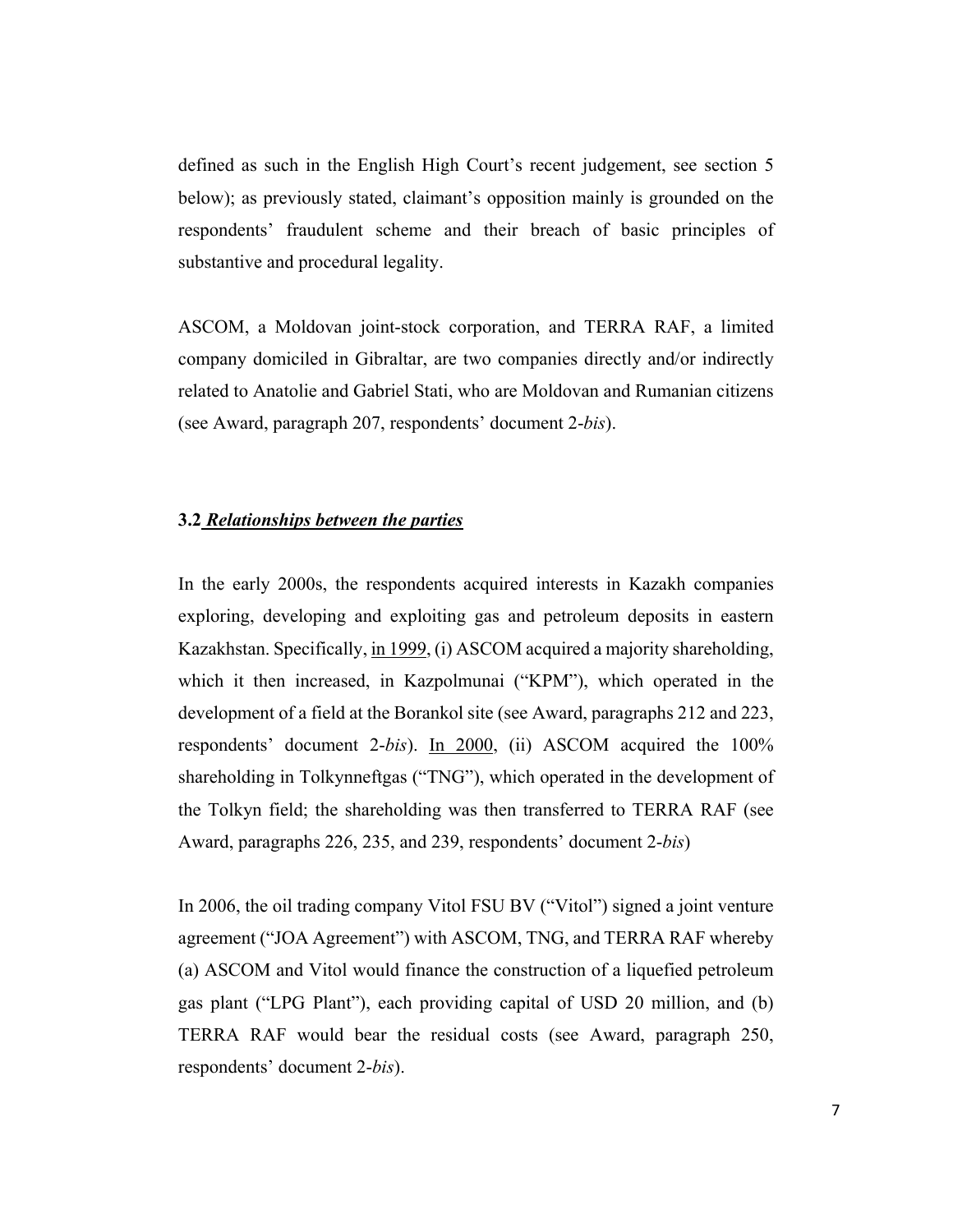The respondents continued their business activities until the end of 2008, when the President of Moldova informed the President of Kazakhstan of the illegal nature of the activities that Anatolie Statis was carrying out using income earned from investments in Kazakhstan (see Award, respondents' document 2-*bis*)*.* The Kazakh authorities could not ignore this information, and thus duly started to investigate on Statis' business activities and those of the companies controlled by them. They thus found a whole series of major irregularities and violations of national tax, regulatory and environmental laws, which however did not relate to the circumstances which were discovered only after the arbitration and which revealed the fraudulent scheme (see Award, paragraphs 920-940, respondents' document 2-*bis*).

As a result of the serious violations which have been found, on July 21, 2010, the relevant Kazakh authorities terminated their subsoil contracts with TNG and KPM (see Award, page 611, respondents' document 2-*bis*). The state-owned KazMunaiGas National Company ("KMG NC") and its subsidiary KazMunaiTeniz ("KMT"), were then entrusted with the management of the sites, with the exception of the LPG Plant, maintaining and preserving said sites on a non-profit basis.

# **3.3** *The arbitration proceedings*

Five days after the contracts were terminated, on 26 July 2010, the respondents submitted a request for arbitration to the Arbitration Institute of Stockholm Chamber of Commerce, on the grounds that the RoK had breached its obligations it had undertaken under the Energy Charter Treaty, and claiming compensation for all the damages sustained, to be determined during the arbitration procedure (document 4).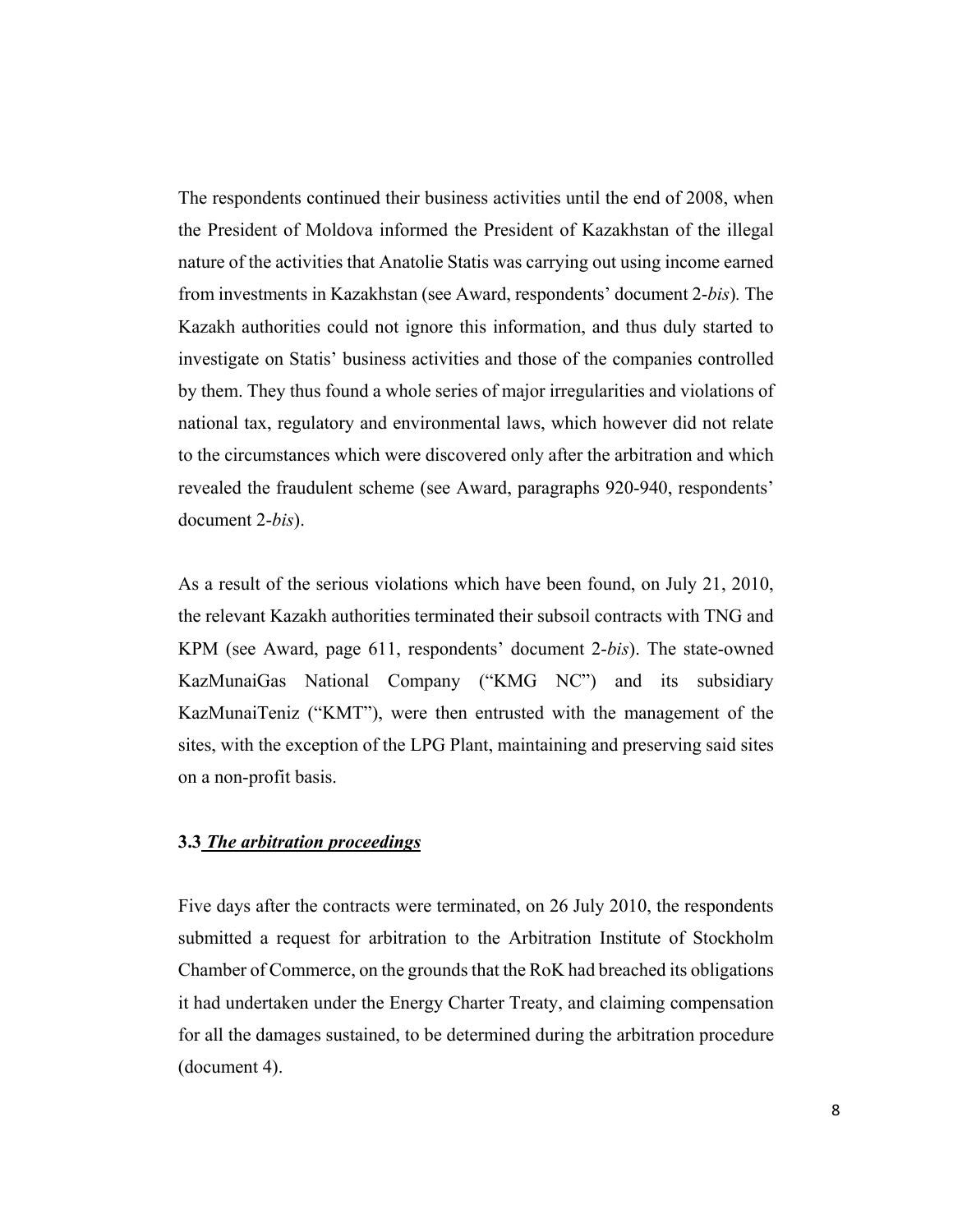The applicant defended itself in the proceedings, in the first place, claiming that the arbitration panel lacked jurisdiction, and, as to the merits of the case, denying any breach of the Energy Charter Treaty and therefore any consequent liability.

In the Award of 19 December 2013, and the Addendum of 17 January 2014 correcting the section relating to costs, the Arbitration Panel ruled that the RoK had breached the Energy Charter Treaty and ordered it to pay the respondents damages of USD 497,685,101 plus interest (see Award, page 415, respondents' document 2-*bis*).

\* \* \*

# **IV. DISCOVERY OF FRAUD AFTER THE ARBITRATION PROCEEDINGS**

#### **4.1** *Fraudulent scheme against RoK*

During the course of the arbitration proceedings, the respondents claimed to have incurred costs equal to at least USD 245 million for the construction of the LPG plant, a fact which has and still is being disputed by RoK (see Award, paragraphs 1694 and 1712, respondents' document 2*-bis*).

The Arbitration Tribunal quantified the damages due on a cost basis in USD 199 million, equal to the amount offered by the company KazMunaiGaz Exploration Production (KMG EP) for the acquisition of the LPG Plant, on the basis of a preliminary offer which was expressly subject to the positive result of the due diligence to be carried out (see Award, paragraph 1747, respondents' document 2-*bis*).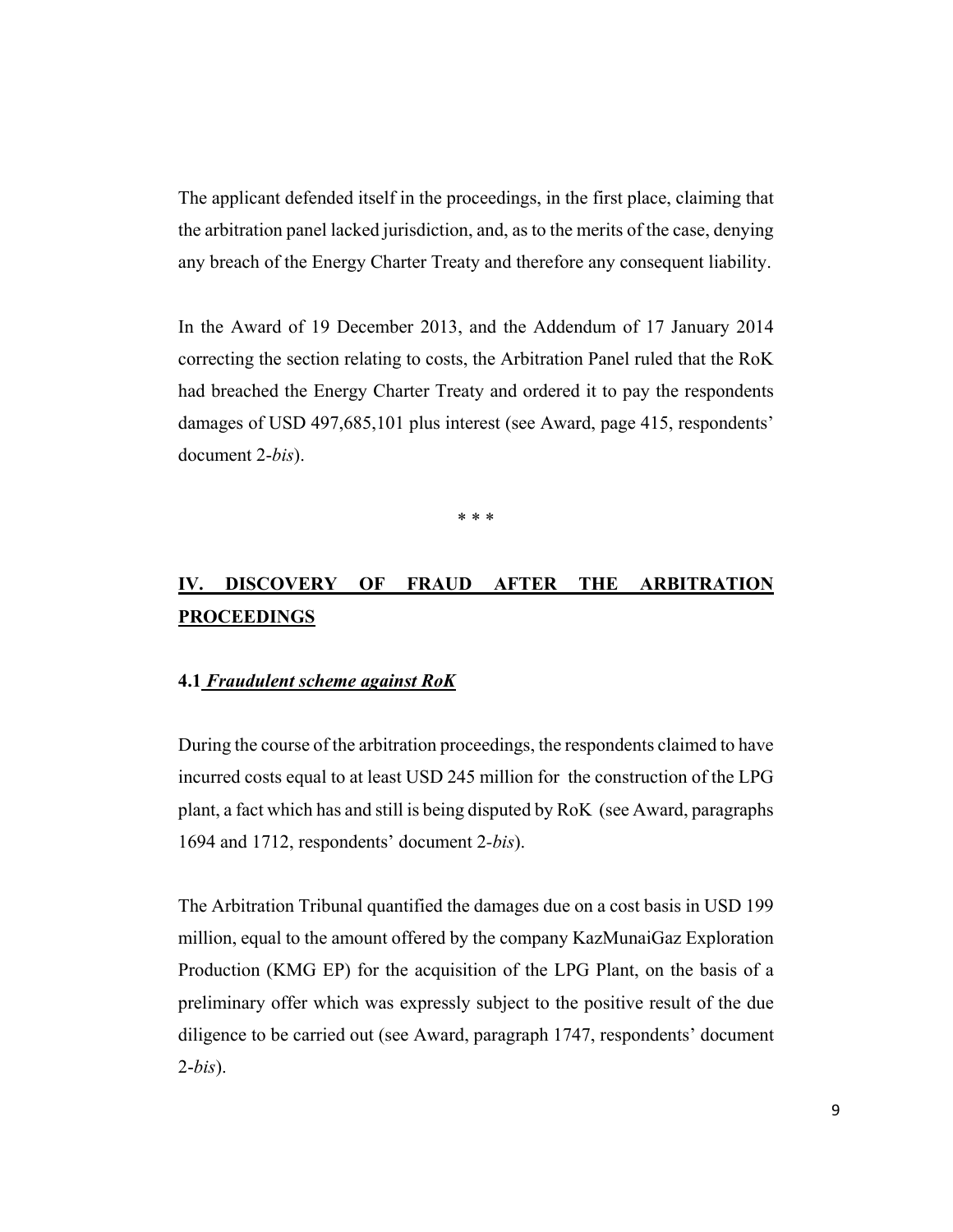Following the conclusion of the arbitration procedure, RoK became aware of a series of pending arbitration proceedings between Vitol and ASCOM concerning the joint-venture agreement, in which (i) ASCOM' attorneys were the same counsel who advised the respondents in the arbitration against RoK, and (ii) *inter alia*, the costs **actually incurred by the parties in constructing the LPG plant were discussed**.

The claimant in this case asked Vitol to be allowed to see the documents filed in the JOA arbitration concerning the construction costs for the LPG Plant. Although Vitol and its attorneys were willing to disclose the documentation, due to the confidential nature of the documents and the respondents' strong opposition, RoK was forced to commence proceedings in March 2015 in the United States District Court for the Southern District of New York ("the New York Court") requesting the disclosure of said documentation.

On 30 March 2015, **the New York Court upheld RoK's application and ordered that the documents be disclosed**; the order was then confirmed on June 22, 2015 when the opposition filed by the Statis and their companies was rejected (doc. 5).

The documents finally obtained by the RoK under this order (the "Discovered Documents"), and in particular the contract between TNG and Perkwood Investment Limited ("Perkwood"), revealed that the construction of the LPG Plant was part of a clear fraudulent scheme by which the Statis and the companies controlled by them have been able to (i) provide their investors with false information, (ii) defrauded the counter-party Vitol, and (iii) took considerable sums of money out of Kazakhstan.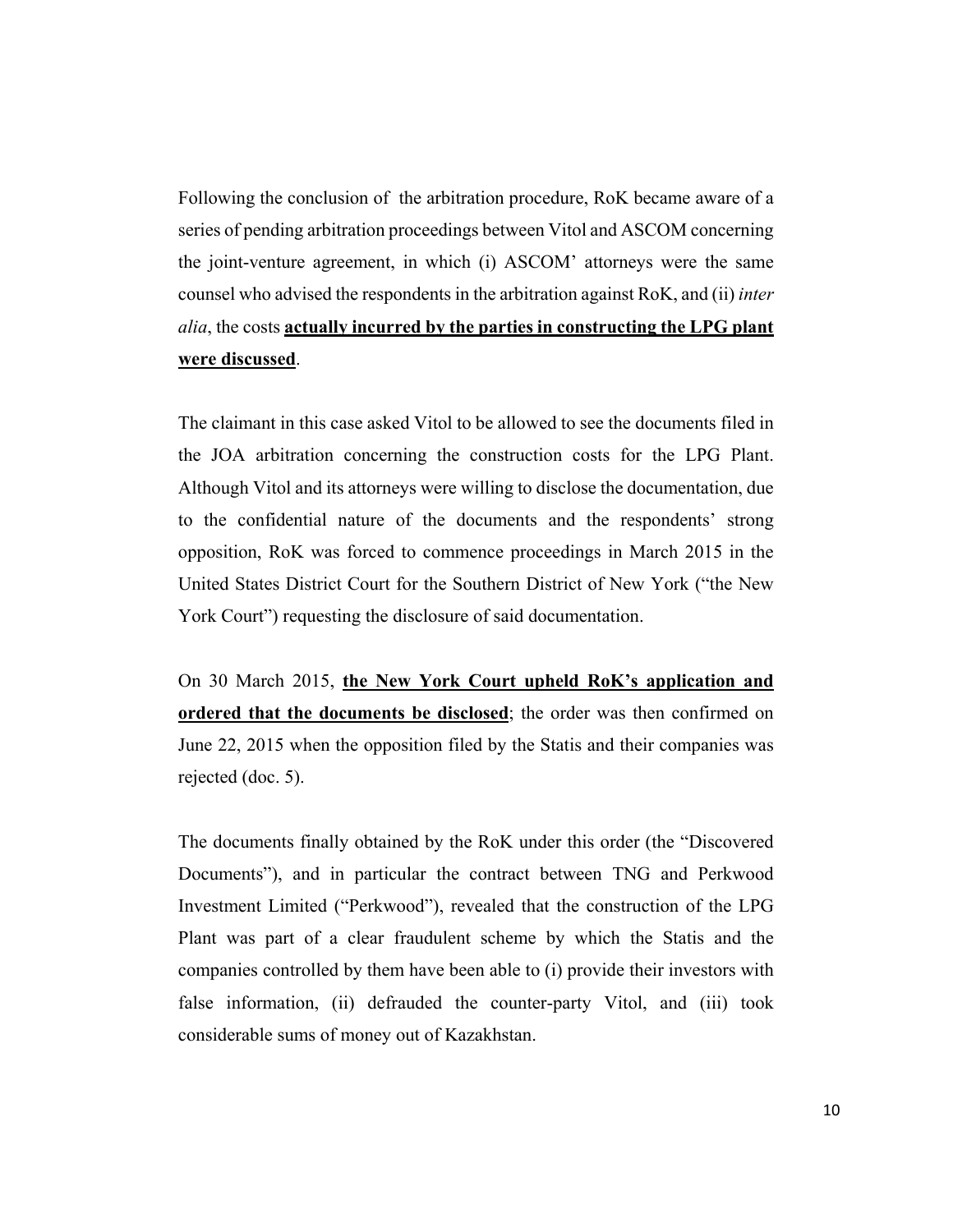### **4.2** *The circumstances disclosed*

Specifically, the fraud involved the false representation of the costs incurred for the construction of the LPG Plant, which were fraudulently inflated.

The following is an explanation of all the relevant circumstances, from which clearly appears the respondents' ultimate purpose.

Perkwood was incorporated under English law in 2005, and then cancelled from the Register of Companies in 2011. It was a vehicle company, with no employees or oil and gas engineering know-how, and that, indeed, never carried out any activities. It was fully under the control of the Statis, who, beside having almost unlimited powers to represent the company (doc. 6), were also the beneficiaries of its current accounts opened in its name (doc.  $7)^4$ .

It is worth to be noted that no connection between Perkwood, the Statis or their subsidiary companies emerged during the arbitration proceedings. Indeed, the notes to TNG's financial statements for 2007-2009, audited by leading auditing company such as KPMG, make no reference to Perkwood in the section on transactions with related parties (doc. 8, pages 9 and 10, pages 135F-104; 301- 302 F-146 and F-147; 460F-138; 532F-51).

Moreover, respondents denied before the Stockholm Court of Appeal that Perkwood was a related company or in any case a company controlled by the Statis. Only in September 2016, when the powers of attorney issued by

<sup>4</sup> In the discovered documents concerning Perkwood's current accounts, the Russian sentence "Удостоверяю, что Бенефициарами денежных средств на счете являются: Идентификационные данные" means: "I declare that the beneficiary of the financial instruments relating to the account is". The document then gives the names and passport numbers of Anatolie and Gabriel Stati.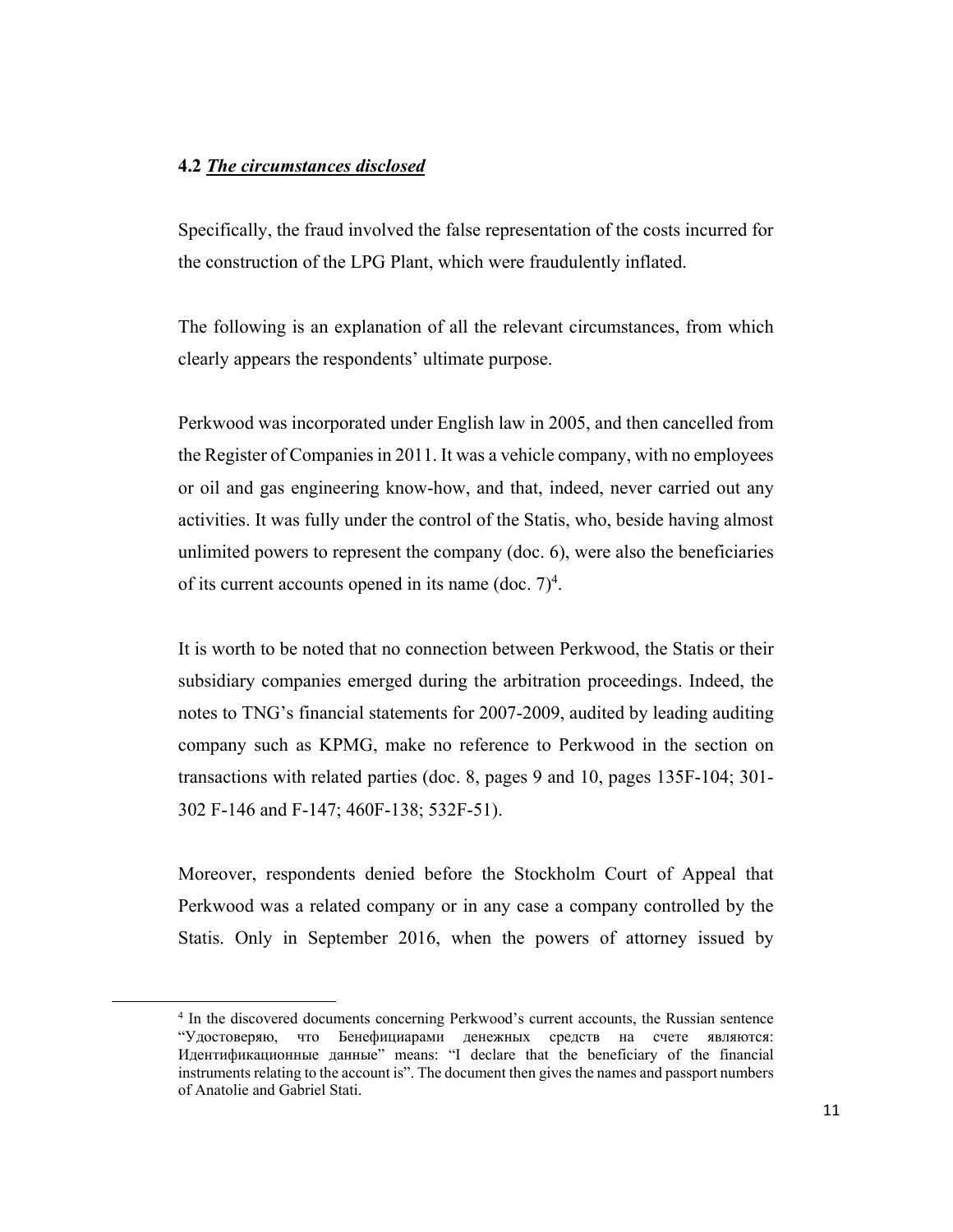Perkwood and submitted became available to RoK and were filed in the annulment proceedings (see doc. 6), respondents could no longer deny the evidence of the facts.

The reason why Statis made so many efforts in hiding the relation with Perkwood is related to Perkwood's fundamental role in the respondents' fraudulent scheme. Indeed, by means of fictitious and simulated contractual relationships, Perkwood (company incorporated under English law), received huge quantities of money from other group companies (specifically TNG), which, in this way, were able to transfer funds out of Kazakhstan, obtaining significant tax benefits, and thus hugely inflating the cost for the construction of the LPG Plant. The sums paid to Perkwood then flowed into the current accounts of other related companies, including Azalia Ltd. ("Azalia", see doc. 10 and 11).

The Discovered Documents showed that

(i) TNG had entered into a contract with Perkwood for the purchase of equipment for the Plant that had already purchased by other entities, or which were never delivered and were not necessary to the Plant (see 4.2.1) below)

ii) Perkwood had accrued a credit against TNG as "management fee" relating to management services provided by Perkwood for the construction of the LPG Plant, in spite of the fact that Perkwood never provided any such services (see paragraph 4.2.2 below)

(iii) TNG simulated the purchase of an equipment from Perkwood which should have been necessary for the LPG Plant, in spite of the fact that this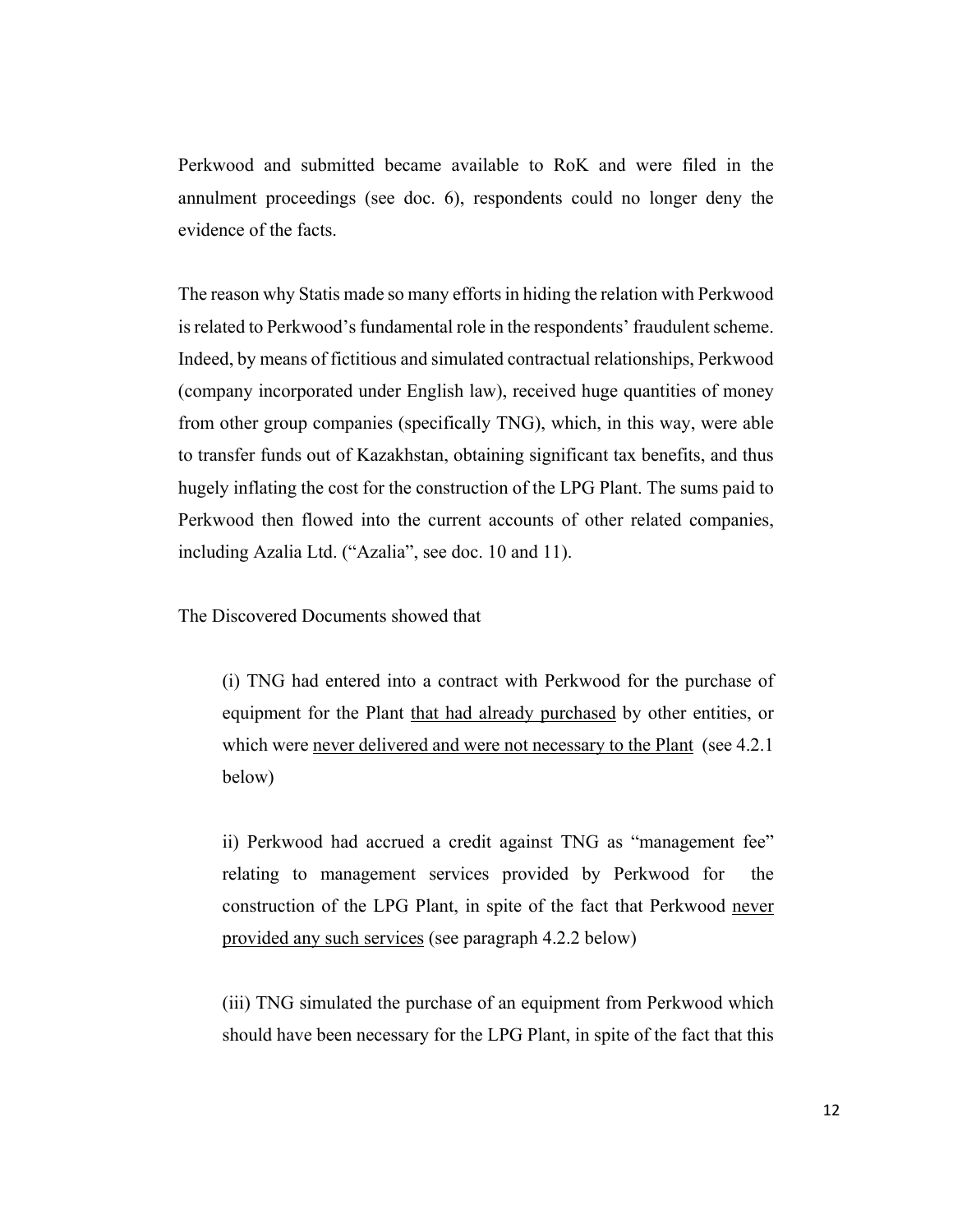equipment was never delivered or installed on the plant (see paragraph 4.2.3)

(iv) TNG's accounts show interest never accrued on costs which were never incurred (see paragraph 4.2.4 below).

## **4.2.1** *The Purchase Fraud*

In 2005, TNG entered into a contract for the construction of the LPG plant with Kaspy Asia Service Company Ltd ("KASCO"), which in turn signed certain subcontracts with ASCOM and Azalia.

On January 31, 2006, as subcontractors, ASCOM and Azalia entered into an agreement with Tractebel Gas Engineering GmbH ("TGE"), a company which has no connection with the group, nor in any way related to the Statis. According to the agreement, TGE agreed to provide the majority of the equipment and other products required for the construction of the LPG Plant for a total amount of approximately USD 35.1 million; the original price of approximately USD 28 million slightly changed during the execution of the contract ("TGE Contract", doc. 12, pages 4 and 10).

The TGE Contract covered the supply of nearly all the goods, machinery and other products required for the construction and the development of the LPG Plant.

However, RoK did not know, until the Discovered Documents, that in February 2006, at the same time when the TGE Contract was signed, TNG signed another contract with Perkwood in which the latter agreed to provide more materials and machinery for the LPG plant for an initial amount of approximately USD 115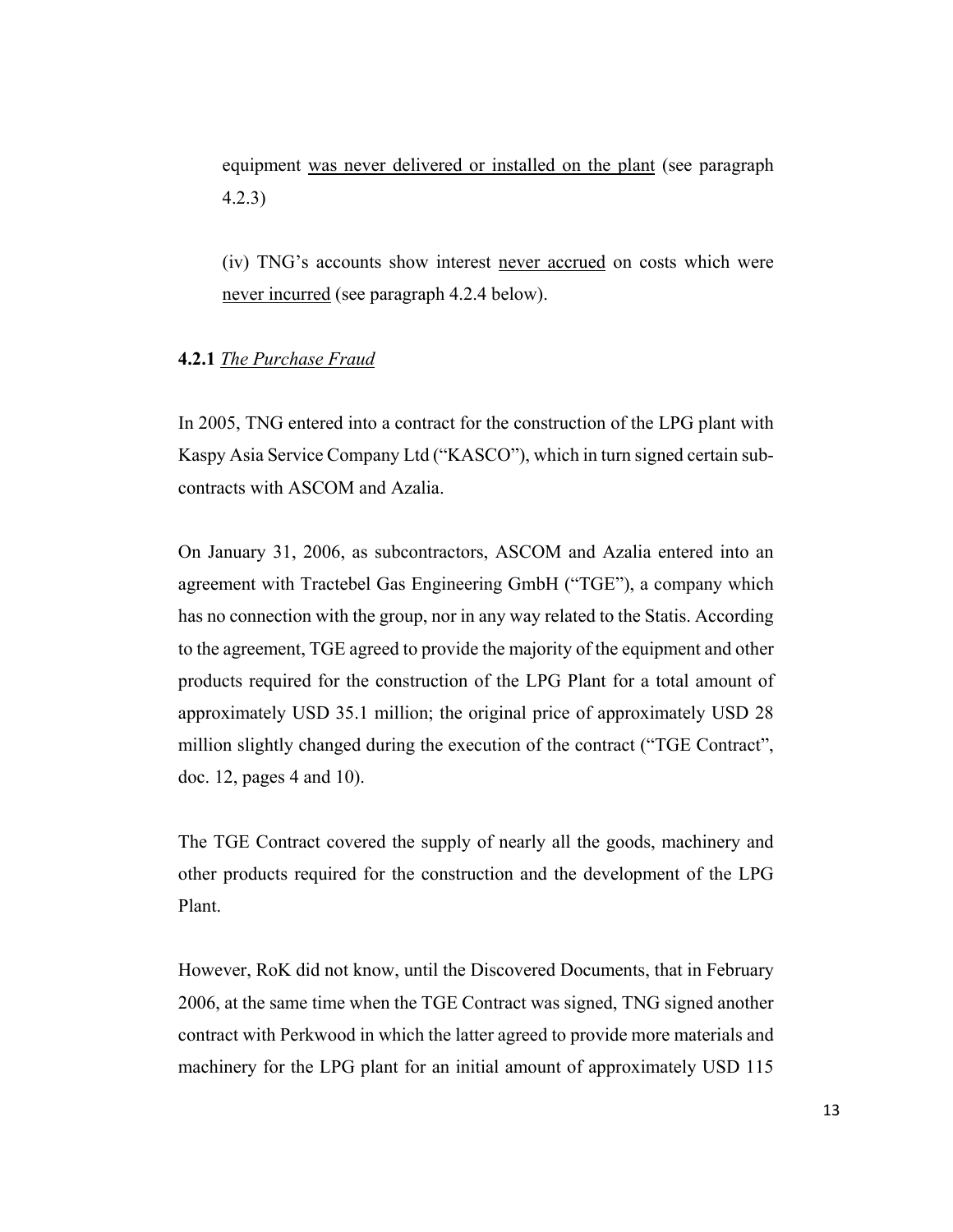million, which was subsequently increased to over USD 191 million ("the Perkwood contract", doc. 13).

A comparison between the TGE and Perkwood Contracts (whose existence was concealed during the arbitration proceedings and did not come to light until afterwards), shows that the goods and materials that Perkwood was to provide to TNG **were exactly the same as those already purchased by TGE at a considerably lower price.** 

Indeed,

(i) according to Annex 2 to the Perkwood Contract, TNG was to buy equipment from Perkwood for a total amount of USD 93 million. However, these goods that TNG was to purchase from Perkwood were exactly the same as those already acquired by TGE at the much lower cost of approximately USD 35.1 million (see doc. 13, annex 2, and doc. 12, Article 3, appendix 1, Article 3). This is also confirmed by TGE which, requested to provide an expert opinion on what clearly appeared to be an obvious duplication of costs, confirmed that it had already supplied and installed at the LPG Plant the goods mentioned in the aforementioned Annex 2 to the Perkwood contract (doc. 14, pages 23-27).

(ii) Under Annex 14 to the Perkwood contract, TNG agreed to acquire additional supplies from Perkwood for a total of approximately USD 31 million. However, not only the goods that Perkwood was meant to supply had already been delivered by TGE (see doc. 12, appendix 1, Articles 3.3 and 3.5), but, moreover, these were the same goods that Perkwood was to supply under Annex 2, described differently and in more detail (see document 14, pages 28-32).

(iii) Under Annex 16 to the Perkwood contract, TNG was to buy goods from Perkwood for a total amount of approximately USD 290,000. In addition to the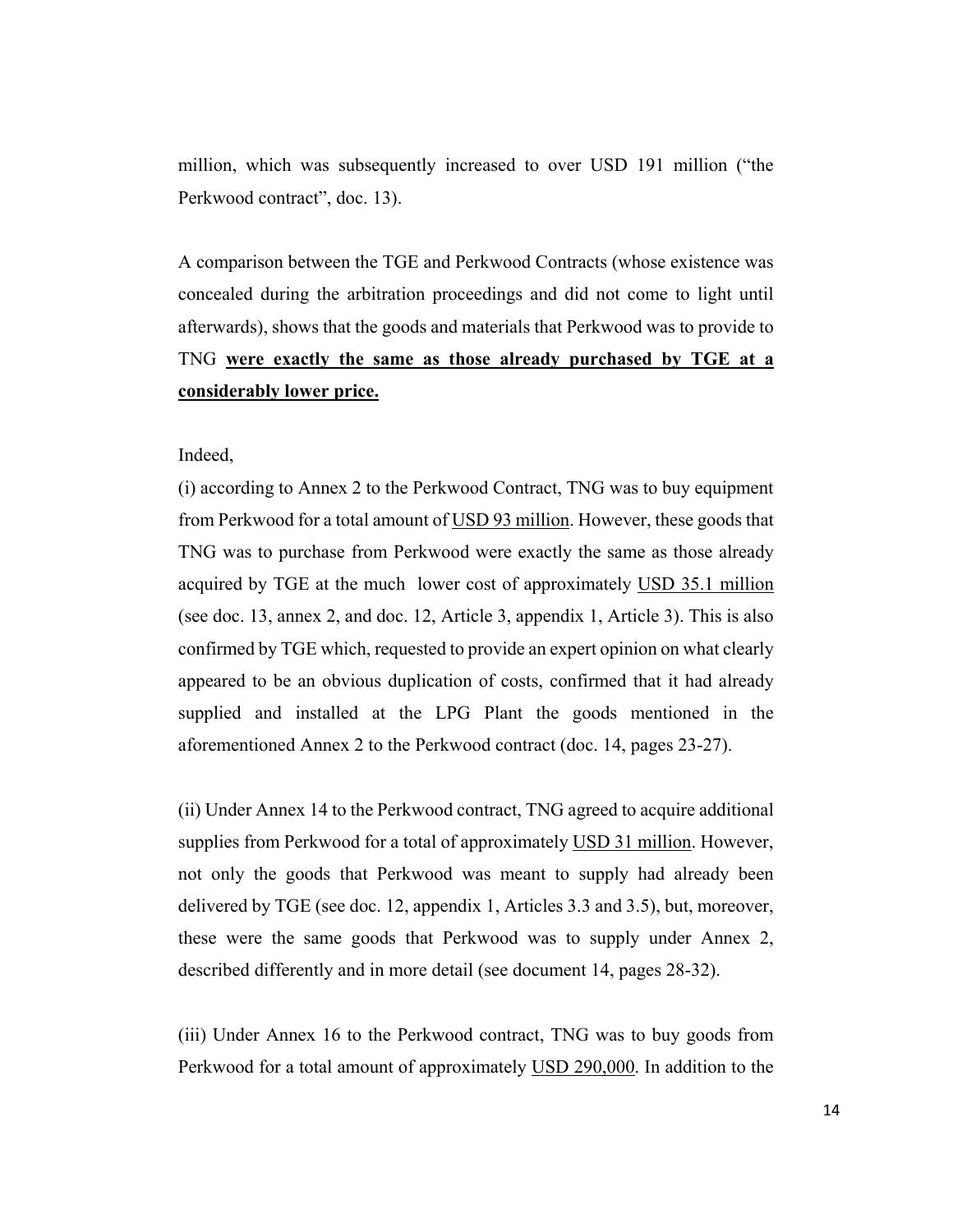fact that, also in this circumstance, the supply refers to a liquid used to operate the LPG plant which had already been supplied by TGE (see document 12, appendix 1, paragraph  $6.1.5<sup>5</sup>$ , and document 14, pages 32-33), it appears that Annex 16 was signed in May 2009, when construction of the LPG Plant had already been stayed and abandoned (see Award, paragraph 441, respondents' doc. 2).

If, on the one hand, it is clear that Perkwood never supplied any of the goods mentioned in the aforementioned annexes, on the other, it clearly appears that the contracts concealed, behind a veneer of legitimacy based on the stipulation of [apparent] rights and obligations by the parties, the transfer of huge sums of money from Kazakhstan straight to Perkwood's foreign accounts, managed by the Statis.

### *4.2.2 Management fee Fraud*

The Discovered Documents also show that TNG paid to Perkwood a management fee of approximately USD 44 million, for which there is no evident legal basis (document 15, paragraphs  $61-62$ <sup>6</sup>.

During a judicial proceedings between ASCOM and Vitol for challenging precautionary measure against ASCOM, the Judge Dr Cook ascertained that no management fee was provided for under the Perkwood contract, and therefore this was an unlawful payment (doc. 16, paragraph 39).

 $<sup>5</sup>$  Appendix 1 section 6.1.5 to the TGE contract states that the first delivery of sMDEA (the liquid)</sup> was included in the price agreed with TGE.

The evidence submitted in the arbitration between ASCOM and Vitol by Mr. Lungu, ASCOM's director, showed that Perkwood charged TNG USD 44 million in service costs.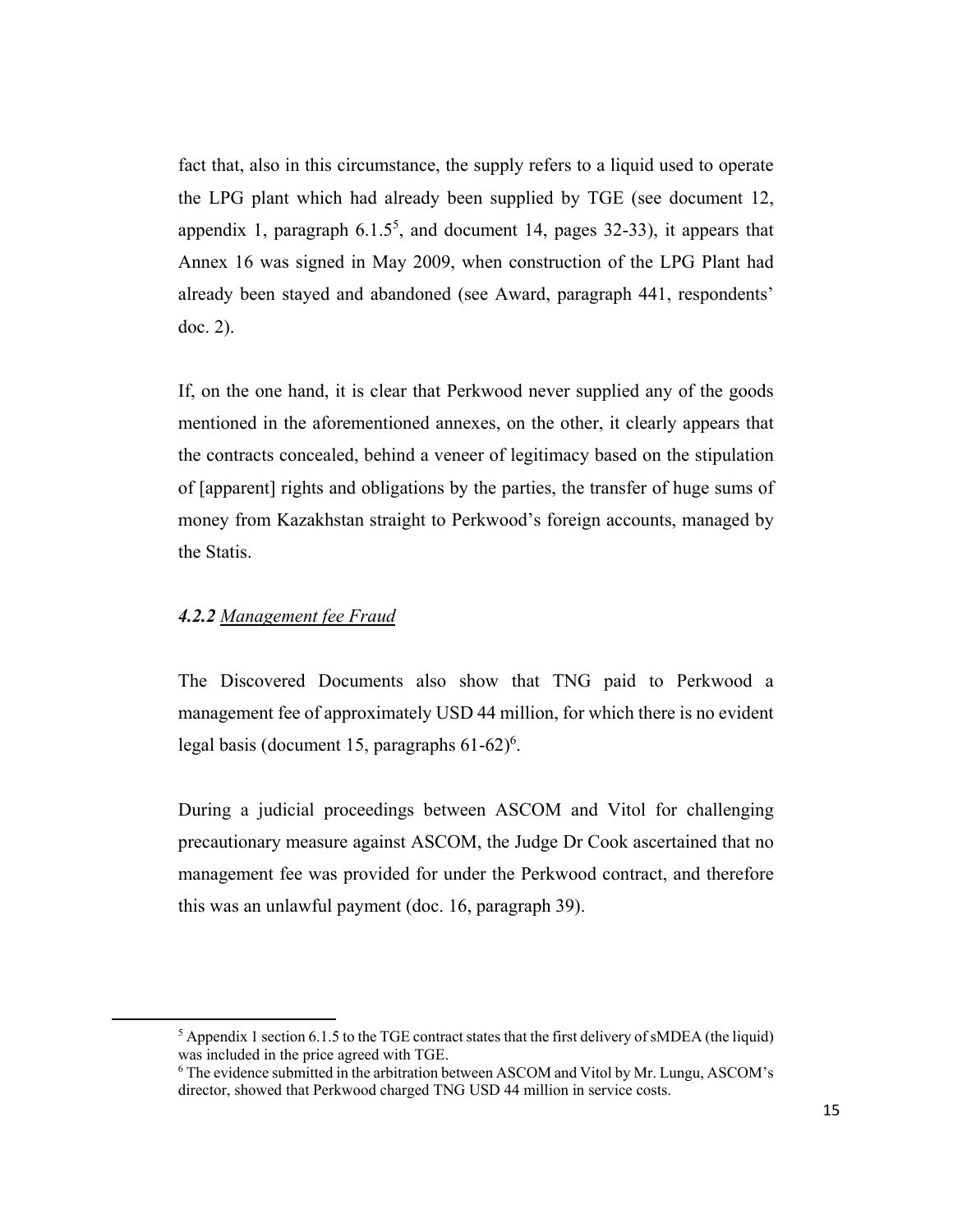Also, from a logical point of view, it is hard to understand how a company that was inactive between 2006 and 2009 – and which, as a consequence of this, was authorised to submit a specific form of financial accounts, known as dormant accounts under English law – could accrue a credit for the provision of goods and services specifically during this time (doc. 17, pages 25, 31, 37, 43, and 61)<sup>7</sup>.

Finally, Mr Zaja, an engineer employed by TGE who was personally involved in the construction of the LPG plant, testified in the English proceedings currently pending for the opposition to the Award in the UK (see paragraph 5.2 below) that he had never heard of a company called Perkwood being involved in supplying items alongside TGE and other companies known to be involved in the project, or having met any employees or other individuals associated with it  $18$ , paragraph 9).

# **4.2.3** *Fake purchase by Perkwood of a machine that was never delivered*

The Discovered Documents, and specifically the report by ASCOM's expert witness, also show that TNG capitalised the amount of approximately USD 72 million for the purchase of an unspecified item of equipment allegedly delivered by Perkwood but never incorporated into the LPG plant (see doc. 8 paragraph 28; doc. 9 appendix 4, paragraphs 16 and 48-56; doc. 19, paragraphs 3.3.5 and 3.3.6, and table 4 to paragraph 3.3.6).

When the construction of the LPG plant was abandoned, at the beginning of 2009 (see Award, paragraph 441, respondents' document 2), it was approximately 80- 90% complete, so it is not clear what purpose this new item of equipment was intended to serve, whose price was even twice the price agreed with TGE for the

<sup>&</sup>lt;sup>7</sup> Pages 25, 31, 37, and 43 of Perkwood's financial statements for 2007-2009 show the company code 9999, allocated by the chamber of commerce to non-active companies, as stated on page 61 of document 17.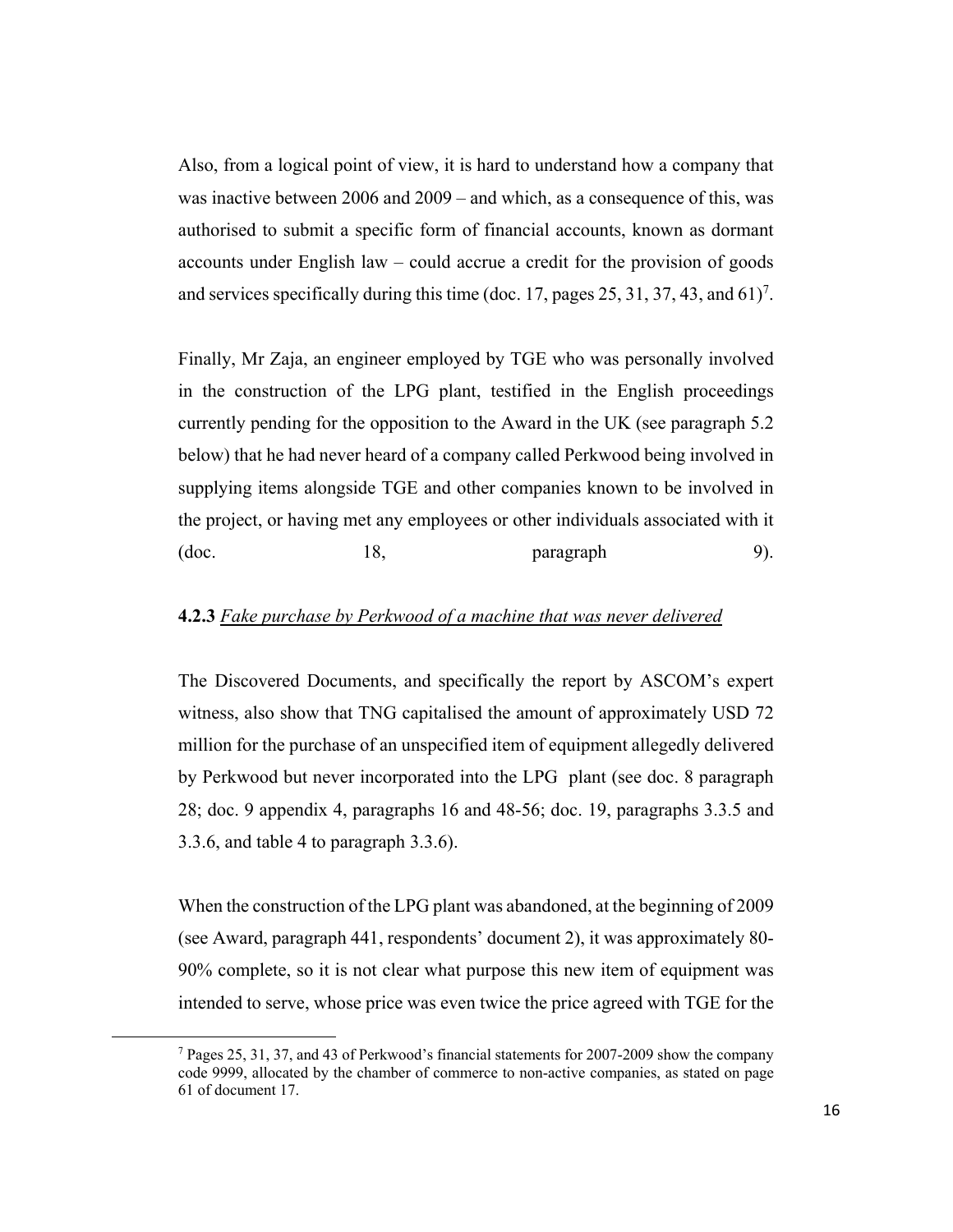construction of the whole LPG plant (see above, paragraph 4.2.1), nor it is clear the reason why it was never incorporated (see document 14, paragraph 113).

#### *4.2.4 Fictitious interest*

Since the costs incurred by TNG to construct the LPG plant were fictitious, it follows that the interest accrued on the above costs must also have been nonexistent.

\* \* \*

### **V. PROCEEDINGS IN OTHER JURISDICTIONS**

#### 5.1 *Opposition to the Award and addendum in the country of origin*

RoK challenged the Award before the Stockholm Court of Appeal, asking that it be annulled for the following reasons:

(i) It was contrary to public policy, since the Award was the result of a fraudulent scheme and since it was based on false information and evidence, discovered only after the arbitration proceedings, once the Discovered Documents became available.

(ii) The Arbitral Tribunal lacked jurisdiction because there was no valid arbitration clause.

(iii) The Arbitral Tribunal was not constituted in accordance with the rules of the Arbitration Institute ("the SCC rules"), and thus with the parties' agreement.

(iv) The Arbitral Tribunal's final decision on the Award had been affected by procedural irregularities.

In its judgement of December 9, 2016, the Stockholm Court of Appeal rejected RoK's application. With reference to the claim that the Award was contrary to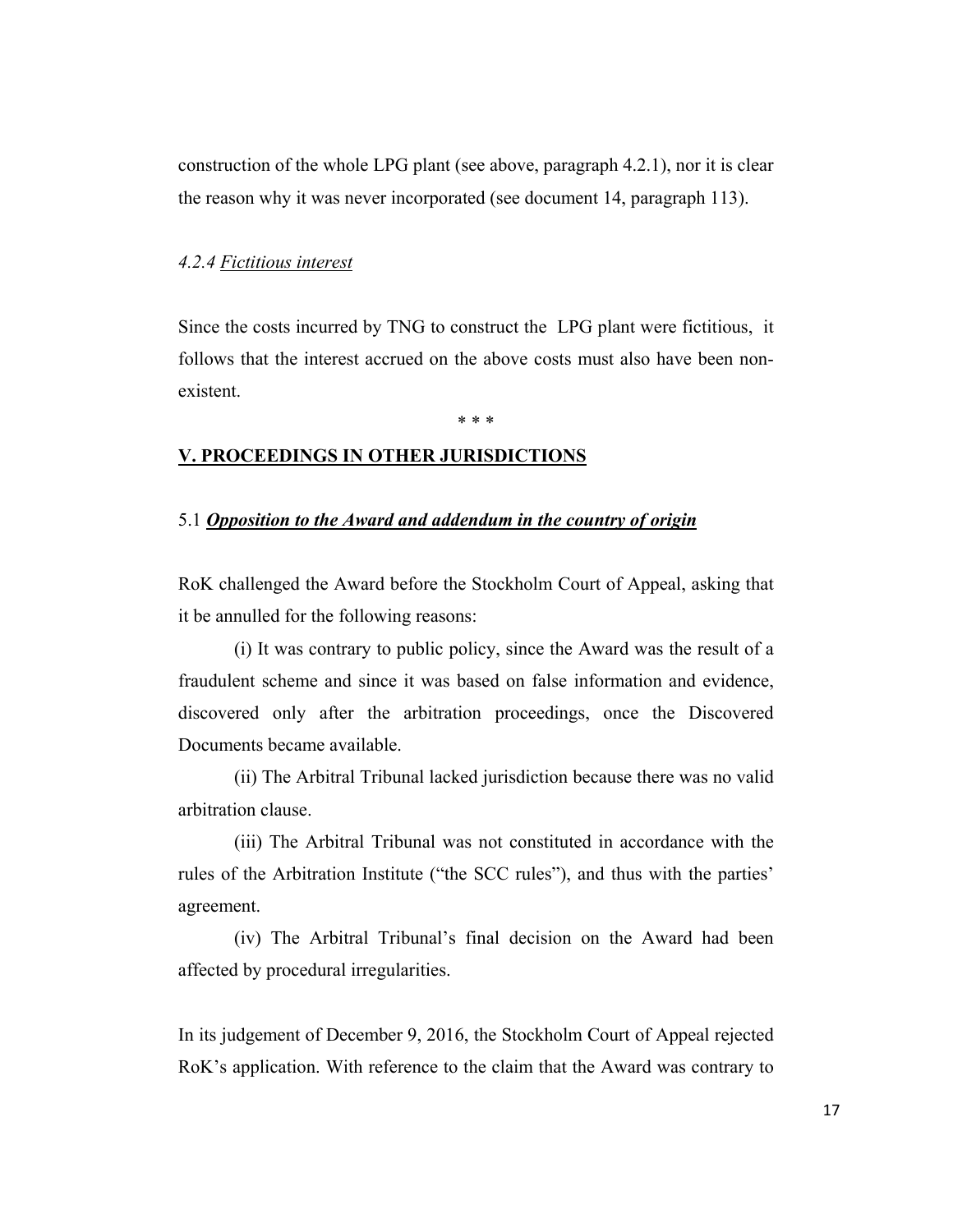public policy, the Court of Appeal **did not consider the merits of the fraudulent scheme,** but simply stated that even if the evidence submitted during the arbitration procedure was proved false, this circumstance would not be suitable or legitimate for the Award to be annulled. In the Court's opinion, it was not possible to state with absolute certainty that the Arbitration Tribunal's decision has been affected by the false evidence and testimony<sup>8</sup> (respondents' docu. 5).

The claimant was not understandably satisfied with a judgment which acknowledged that the arbitration award may have been based on false evidence and fraudulent intentions but deemed it not relevant to the outcome of the proceedings. The claimant therefore submitted a special appeal to the Swedish Supreme Court.

On 27 October 2017, the Supreme Court rejected the appeal with a completely **unmotivated judgement** (see respondents' document 7-*bis*).

### 5.2 *Recognition and enforcement of the Award in other States*

The respondents commenced judicial proceedings in several jurisdictions – firstly, in the United Kingdom and in the United States – to have the Award recognised and enforced in those jurisdictions.

<sup>&</sup>lt;sup>8</sup> See Stockholm Court of Appeal judgment of 9 December 2016, page 41, respondents' document 5-*bis*, which states: "…the evidence submitted by the investors in the form of witness statements, affidavits and expert reports concerning the cost of the investments, evidence which Kazakhstan states to be false, were not of decisive importance in the outcome of the arbitration. This Court believes that in these circumstances too, even **if the evidence is false, it does not justify annulling the Award. Neither it is obvious, according to the Court, that this evidence indirectly influenced the arbitration tribunal and was decisive in the Award."**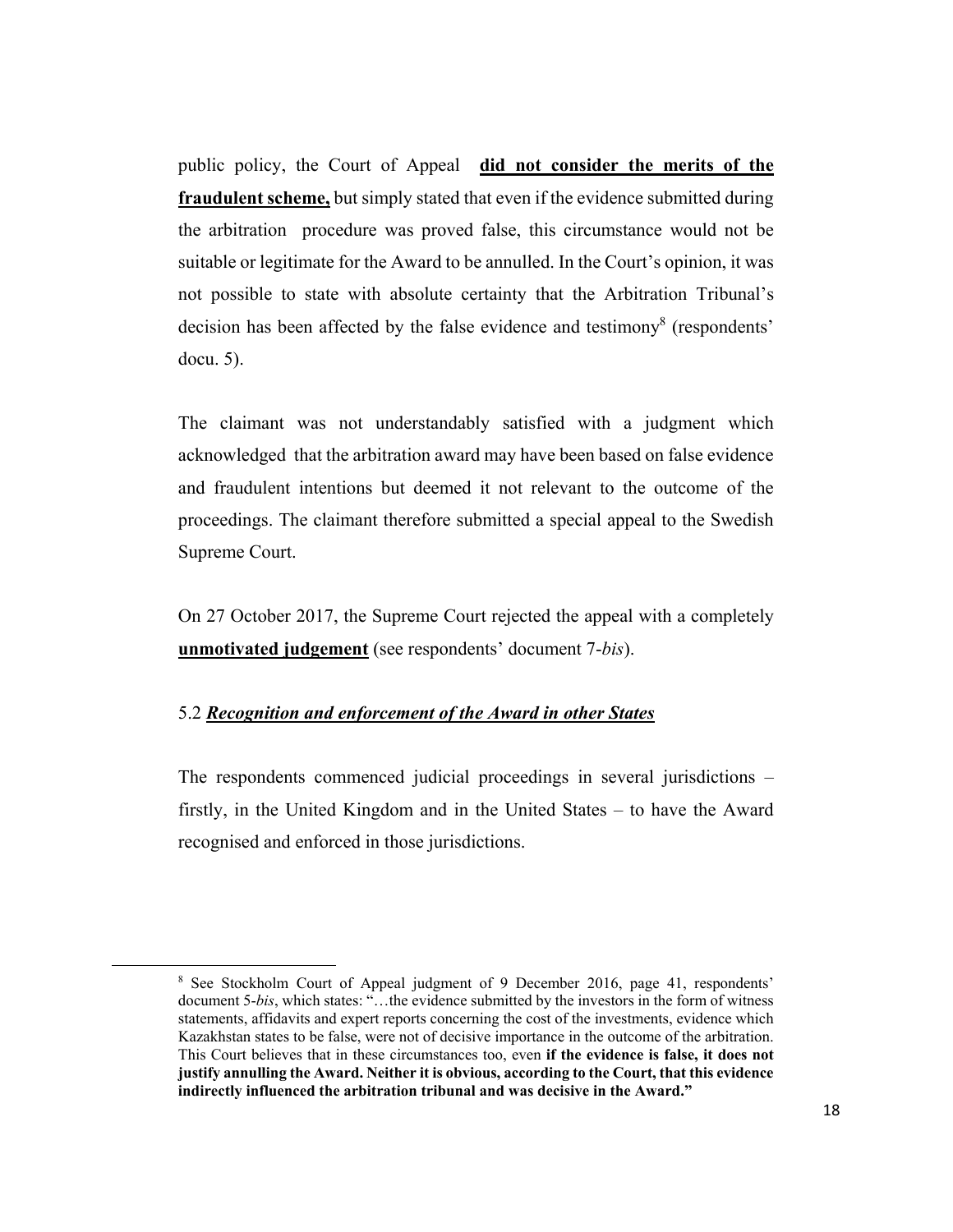5.2.1 An enforcement proceedings is currently pending in the United States, though the RoK has not been able to introduce the Fraud claim as further reason for opposing execution of the award.

However, the English High Court of Justice proceedings commenced by the respondents in February 2014 to obtain recognition of the Award is significant. During the *ex parte* phase of the proceedings, the High Court stated that the Award and Addendum were recognised in the United Kingdom, just as this Court has done in the current proceedings.

RoK challenged recognition of the Award on the basis of the same grounds raised in this opposition<sup>9</sup>.

**On 6 June 2017**, the English Court ruled that the circumstances of the case, and particularly the fact that **the Award was contrary to public policy because it had been obtained by fraud**, required the question to be examined in greater depth. It stated that **the Swedish judgements were not sufficiently comprehensive** because they did not provide adequate and in-depth reasons, and concluded that there were no grounds to reject the opposition (doc. 20).

After examining both parties' arguments, the English Court stated **that based on a preliminary assessment, RoK had provided sufficient evidence of fraudulent scheme**10, and that **the courts in Sweden and the United States had not considered the merits of the case when examining the fraud** 

<sup>&</sup>lt;sup>9</sup> The first brief, submitted on 7 August 2015, was followed by another on 27 August 2015 when RoK obtained the Discovered Documents and thus became aware of the fraud. However, it subsequently dropped this opposition in light of the English principle of estoppel, which restricts the right to claim arguments already considered by other courts.

 $10$  See document 20, paragraph 92: "There is a sufficient prima facie case that the Award was obtained by fraud".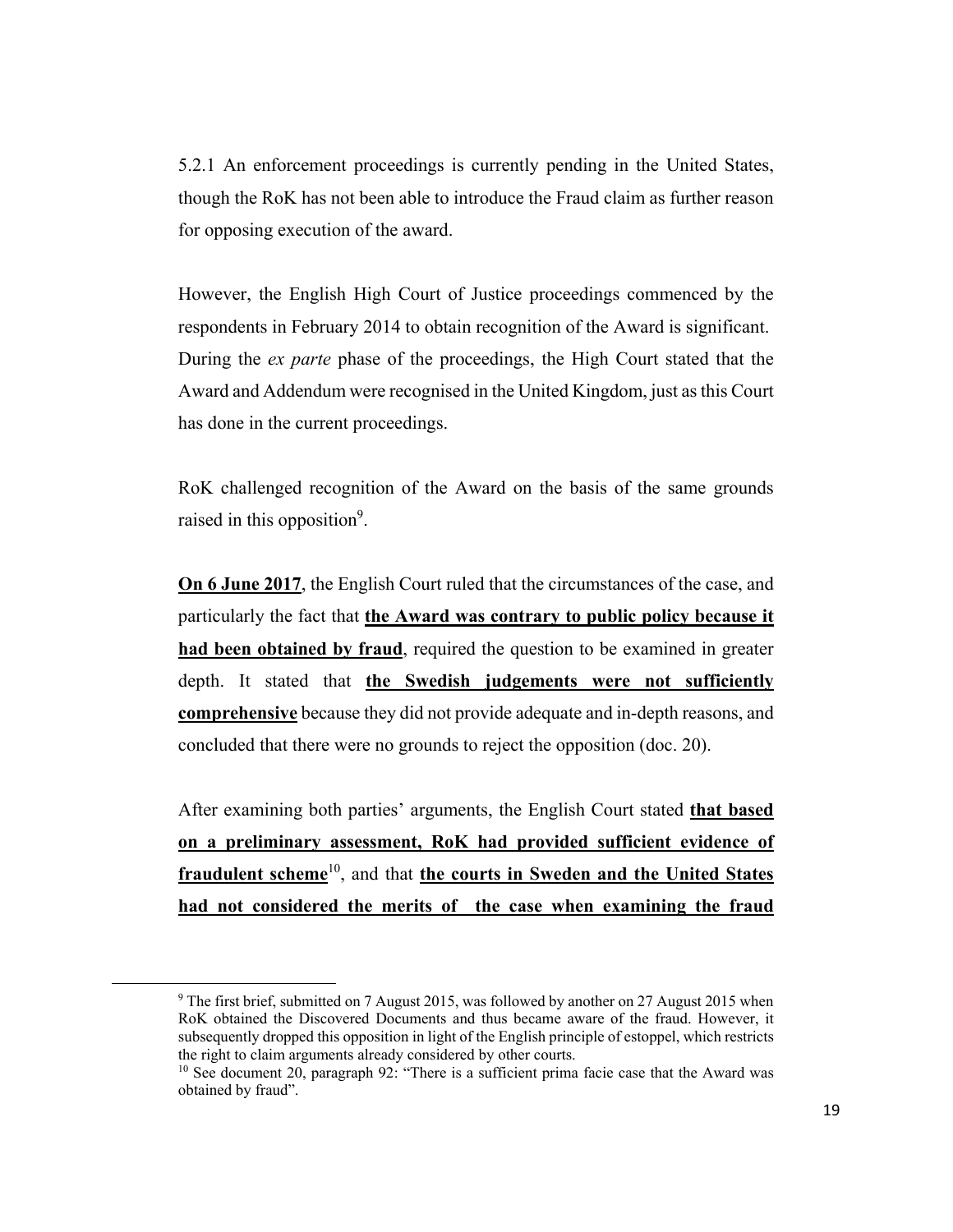# **perpetrated against RoK, despite the nature and relevance of the evidence**  submitted by RoK<sup>11</sup>.

The parties therefore exchanged pleadings (doc. 21) and the proceedings continued. Both parties were required to submit, by March 1, 2018, certain documents deemed relevant for the purposes of the decision.

**Three days before the above mentioned deadline**, the respondents, clearly trying to avoid the disclosure of further documents, applied for a discontinuance in the UK proceedings, stating that they no longer wished the Award to be recognised and enforced in that country. In particular, they claimed that they were having difficulty in affording the costs of the proceedings, which is actually unlikely, especially considering that, **during the same period, they also commence recognition proceedings in Italy**. Even though RoK would in any case have benefited from the respondents' decision not to enforce the Award in the UK, it opposed the application for discontinuance and asked for the proceedings to be continued in order that that the existence of fraud could be ascertained.

On May 11, 2018, the **English Court rejected Statis' application** considering that (a) there was no evidence that they were having financial difficulties, which they deemed unlikely especially in view of the costs they had already incurred and the timing of the application for discontinuance, (b) the application was more likely due to a justified fear of losing the case<sup>12</sup>, and (c) if it were established

 $11$  See document 20, paragraph 80: "No court has decided the question whether there has been the fraud alleged. Neither the Swedish court nor the US court nor English court has, although material has been put before those courts that would allow them to decide that question."

 $12$  "The real reason for the notice of discontinuance is that the Statis do not wish to take the risk that the trial may lead to findings against them and in favour of the State" (document 22, paragraph. 25).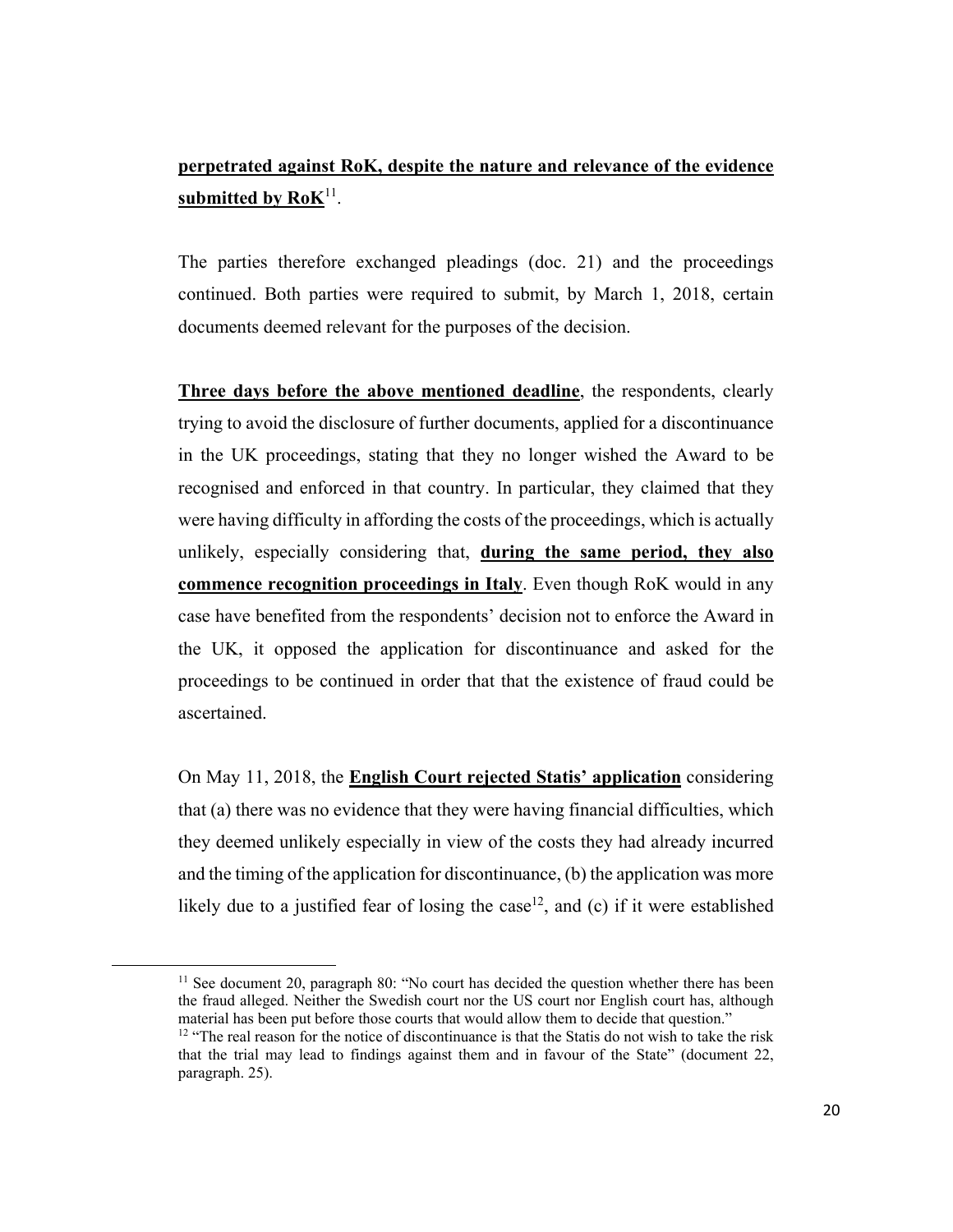that they had obtained the Award **fraudulentl**y, this **might also affect proceedings in jurisdictions other than the UK** (see doc. 22, paragraph 63).

5.2.2 Following the English Court's decision of June 6, 2017, the respondents commenced various proceedings to have the Award recognised and enforced in other States, including the Netherlands, Belgium, Luxembourg, and Italy.

# **In all of these jurisdictions, including Italy, the respondents failed to inform the relevant courts of the important, and potentially decisive decision of the English court**.

In particular,

(i) In August 2017, the respondents commenced a judicial proceedings for having the Award recognised in Luxembourg and also obtained a precautionary measures for attaching funds of RoK's alleged debtor in that country. The opposition proceedings against the recognition of the Award is currently pending.

(ii) In September 2017, the respondents commenced judicial proceedings for having the Award recognised in the Netherlands; this proceedings is currently pending. At the same time, they also commenced a series of precautionary measures and obtained the attachment of approximately USD 22 billion held by Bank of New York Mellon ("BNY Mellon") and allegedly belonging to RoK. This measure was subsequently annulled by the Dutch court<sup>13</sup>, which (i) deemed that RoK was not the owner of the funds held by BNY Mellon (also on the basis of a previous case law dated October 20, 2005 and concerning an other

<sup>&</sup>lt;sup>13</sup> In particular, the respondents attached funds held by National Bank of Kazakhstan ("NBK") at BNY Mellon. However, **the Dutch Court ruled that BNY Mellon owed these assets to NBK, and not to RoK**.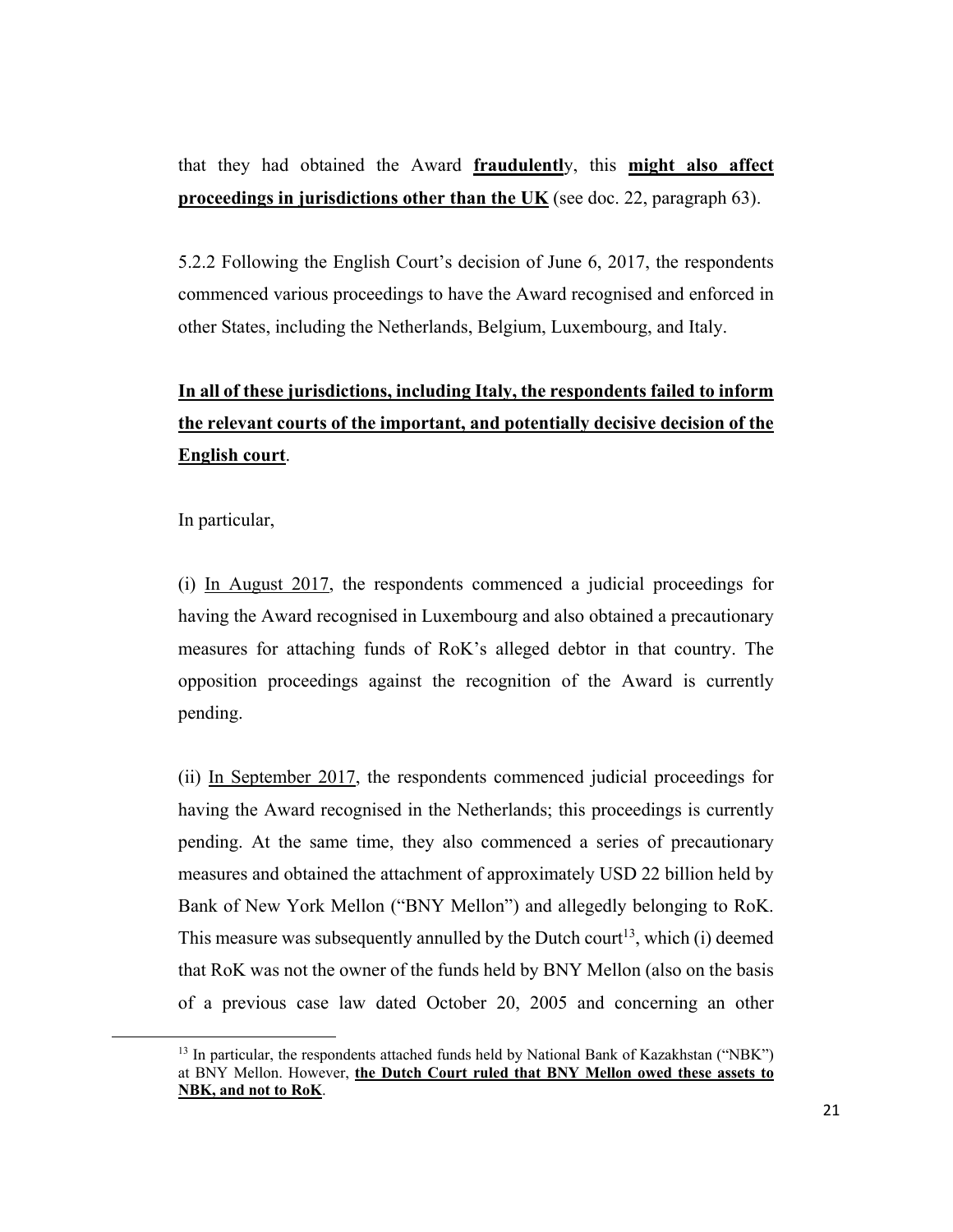proceedings in which RoK was involved<sup>14</sup>), (ii) censured respondents' behaviour for having failed to inform the Court during the *ex parte* phase that a similar application had previously been rejected.

Also in the Netherlands, the respondents obtained an order from the Court of Amsterdam authorizing the attachment of funds held by Samruk-Kazyna JSC. The order was obtained on a prima facie basis, and it has been challenged.

(iii) In November 2017 the respondents applied for the Award to be recognised in Belgium, and obtained an *exequatur* order which has been challenged by RoK. Also in Belgium, the respondents attached the same funds at BNY Mellon, allegedly owned by the RoK, for which they had already applied for such an order from the Dutch Court (document 23). The application for having the attachment revoked is currently pending.

\* \* \*

# **VI. GROUNDS FOR OPPOSING THE RECOGNITION OF THE AWARD AND ADDENDUM IN ITALY**

# 6.1 *The Award contains provisions that are contrary to public policy (Article 840.5.2 of the code of civil procedure)*

Pursuant to Article 840.5 of the code, a foreign award could not be recognised and enforced if it contains provisions that are contrary to public policy. This requirement is of such importance for a foreign award to be recognised that it shall be verified by the judge both during the *ex parte* proceedings and in subsequent opposition proceedings.

<sup>14</sup> AIG Capital Partners Inc. *v*. Republic of Kazakhstan.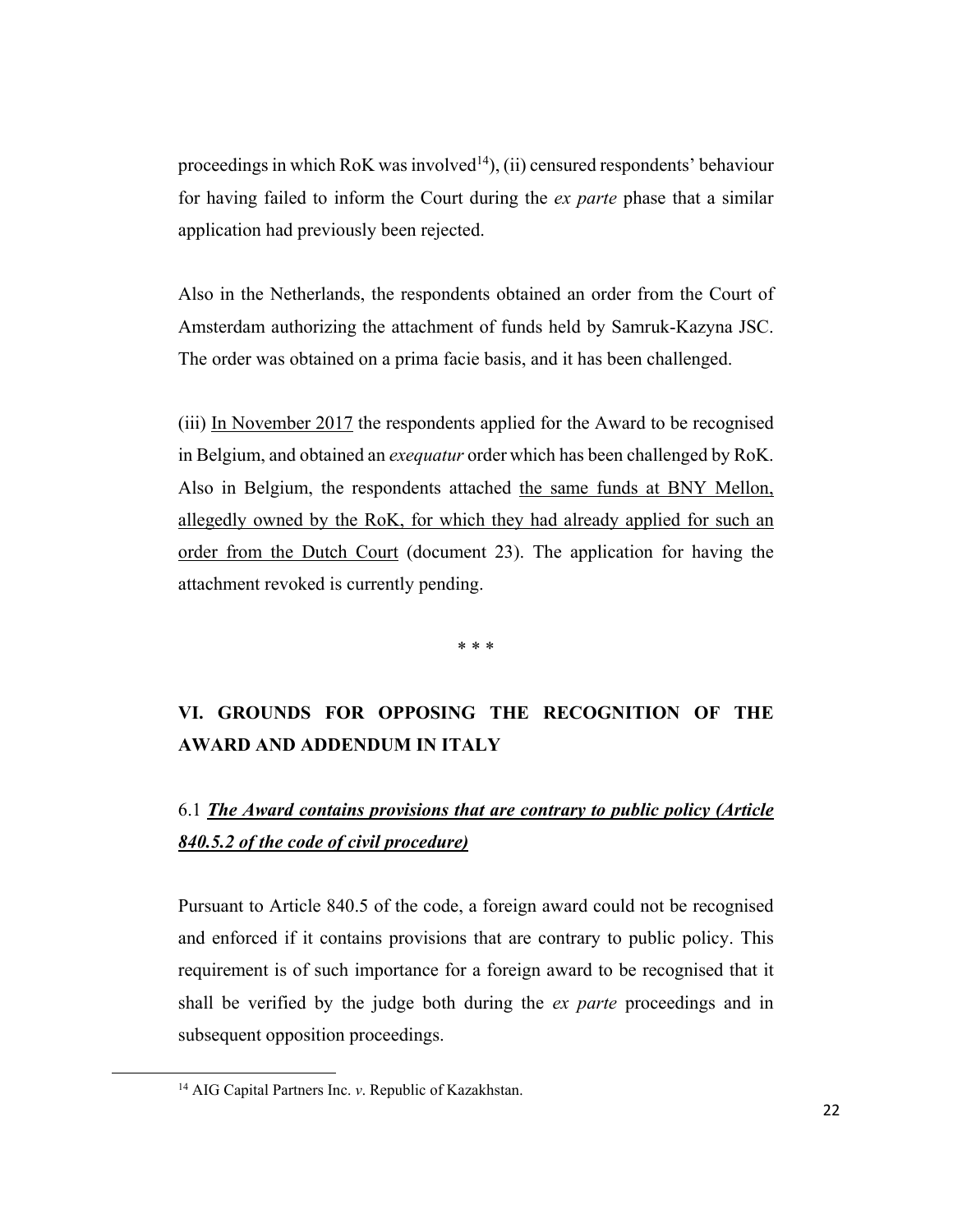It is well-known that the criteria under Article 840, and most importantly the principle of compliance of the award with public policy, **are fundamental principles to the rule of law in Italy and in other jurisdictions**, and the court of the State in which the recognition is requested shall ensure that awards are in compliance with these criteria.

As for the nature and scope of public policy, there is a unanimous opinion that the international public policy shall be relevant, being it **the set of substantive and procedural principles** governing the courts of the jurisdiction where recognition is requested.

In this particular case, there are at least two closely connected reasons why the Award is contrary to public policy<sup>15</sup>:

(i) It is contrary to the principles of substantive public policy, because it allows the respondents to obtain a financial benefit by unlawful and fraudulent means. The fraudulent scheme has been prepared since 2006, long before the arbitration proceedings, and continued over subsequent years (see paragraph 6.1.1 below).

(ii) It is contrary to procedural public policy because it is based on the information and evidence (statements, expert witness reports, and accounting documents) that were found to be false after the arbitration proceedings ended (see paragraph 6.1.2 below).

<sup>15</sup> *Ex multis*, L. Salvaneschi, *L'Arbitrato*, in *Commentario del Codice di Procedura Civile*, edited by S. Chiarloni, comment below Articles 839-840 of the code of civil procedure, pp. 1000-1001, Zuchelli Ed., 2014; R. WOLFF, *New York Convention on the Recognition and Enforcement of Foreign Arbitral Awards, Commentary*, C. H. Beck Hart Nomos, 2012, pp. 402 ff.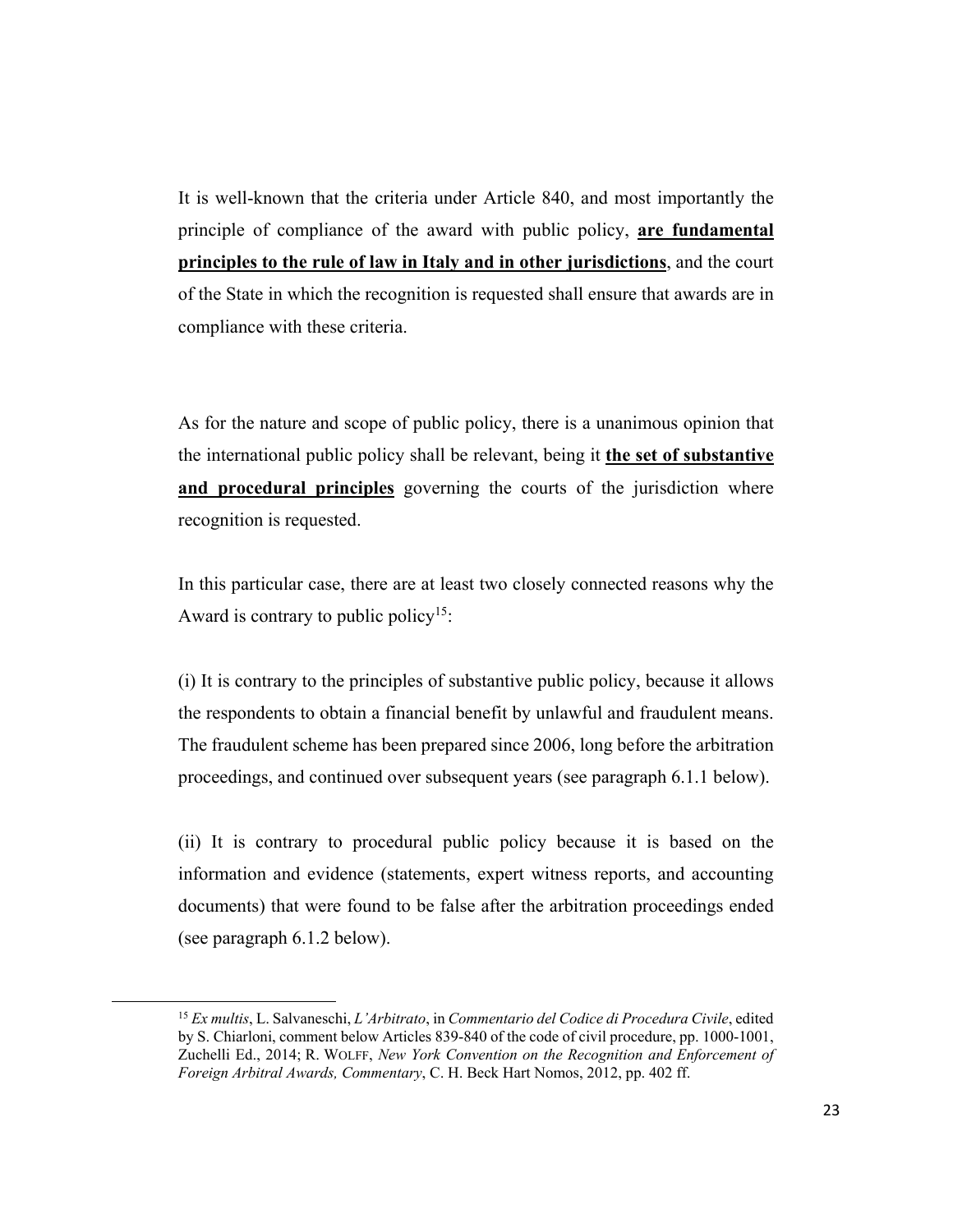### *6.1.1 Award is contrary to substantive public policy*

We have already described the circumstances from which the respondents' fraudulent scheme against RoK, its own investors, and its trading partner Vitol, clearly appears. The fraudulent scheme, which was carried through the transfer of significant sums of money between companies controlled or otherwise related with the Statis, resulted in the duplication of the costs for constructing the LPG plant (see section 4 above).

In this context, it is clear that the Arbitral Tribunal, unaware of these circumstances emerged only after the arbitration proceedings, **awarded the respondents damages to which, not only, they were not entitled, but which moreover they obtained by fraud**. In particular, the fraud was realized trough a scheme prepared well before the arbitration proceedings, and independently from it, the aim of which was to obtained unlawful benefits from the respondents' investments in Kazakhstan.

It is clearly contrary to fundamental principles of Italian law, and thus a breach of public policy pursuant to Article 840,5,2, the use of a judicial instrument to achieve an unlawful objective, and, in particular, a criminal offence<sup>16</sup>.

### 6.1.2 *The Award is contrary to the principles of procedural public policy.*

<sup>&</sup>lt;sup>16</sup> The Court of Cassation has ruled on the need to evaluate a party's substantive purposes independently of the means it uses to achieve them. In a tax case, it established a basic legal principle, derived directly from constitutional law, that a party may not obtain undue advantage from the abuse of legal instruments, even where there is no specific provision of law preventing this (SS.UU, 23 December 2008, no. 30055).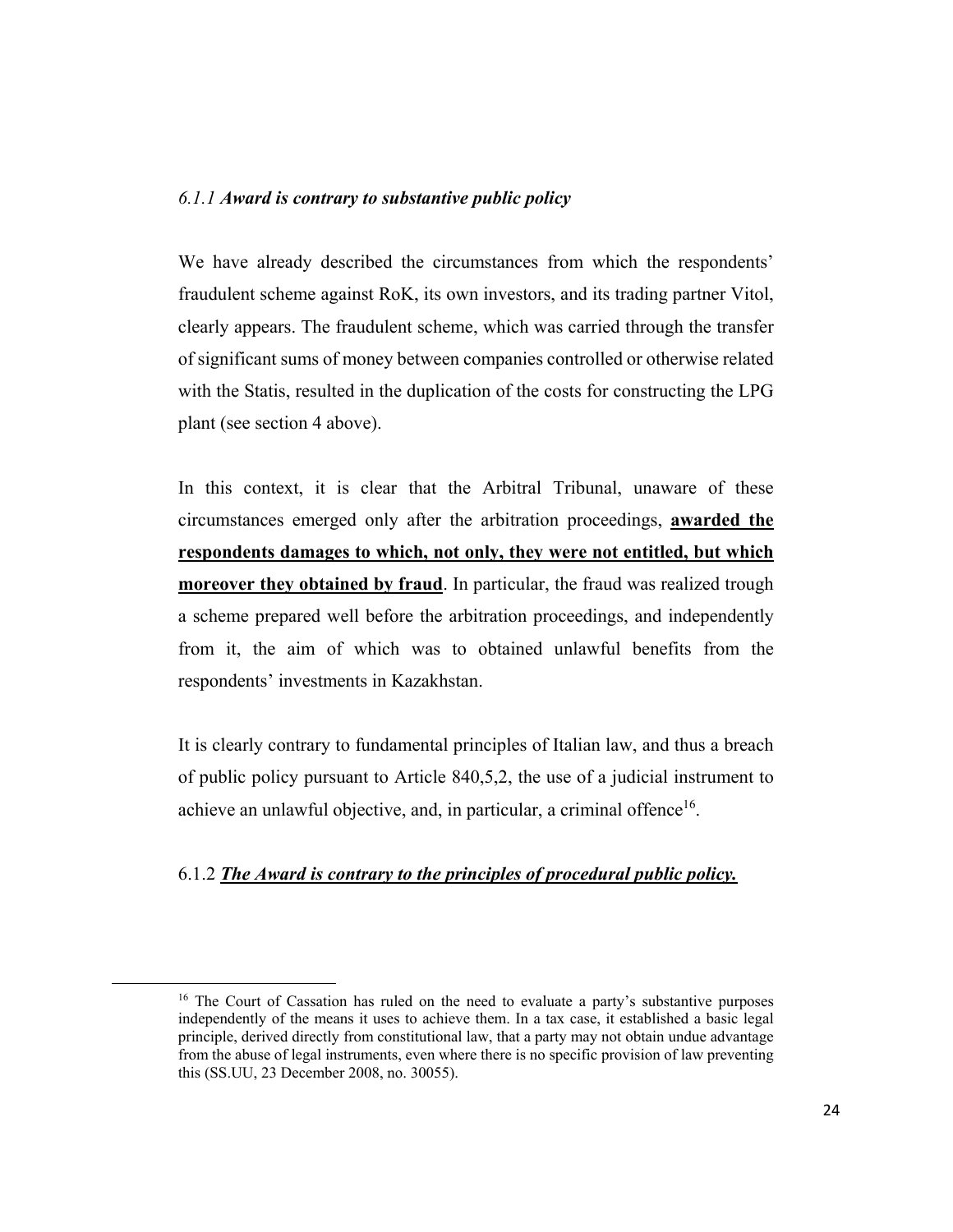The Award was rendered on the basis of false evidence concocted by the respondents for the purposes of fraud and used in arbitration proceedings to obtain compensation for damages to which they were not entitled.

The concept of public policy under Article 840 of the code of civil procedure also includes fundamental procedural principles of the State where recognition is being applied for, which represent the minimum requirements for any judicial proceedings to be legally commenced and executed. **An award rendered on the basis of false evidence, discovered as false only after the proceedings ended, violates public policy in Italian law, and other fundamental Italian legal principles**<sup>17</sup>.

As stated above, the Discovered Documents show that during the arbitration proceedings, respondents had

(i) testified false statements and filed documents containing false information concerning the cost for the construction of the LPG plant;

(ii) violated procedural order No. 2 by failing to submit a document whose disclosure was ordered by the Arbitral Tribunal, and which would have revealed the fraud.

*The Respondents submitted false evidence concerning the cost for the construction of the plant* 

<sup>&</sup>lt;sup>17</sup> The need to achieve a balance between the certainty of *res judicata* and substantive justice is well established in more mature case law: L.P. COMOGLIO, *Etica e tecnica del giusto processo*, Giappichelli, Turin, 2004, pp. 276 ff; L. PASSANANTE, *La prova illecita nel processo civile*, Giappichelli, Turin, 2017, pp. 303 ff: "Procedural institutions must not be ethically neutral and indifferent... They must have their own inherent procedural ethics... To accept evidence provided in violation of constitutionally protected rights... would be incompatible with the truth, equity, and justice on which procedural ethics is based."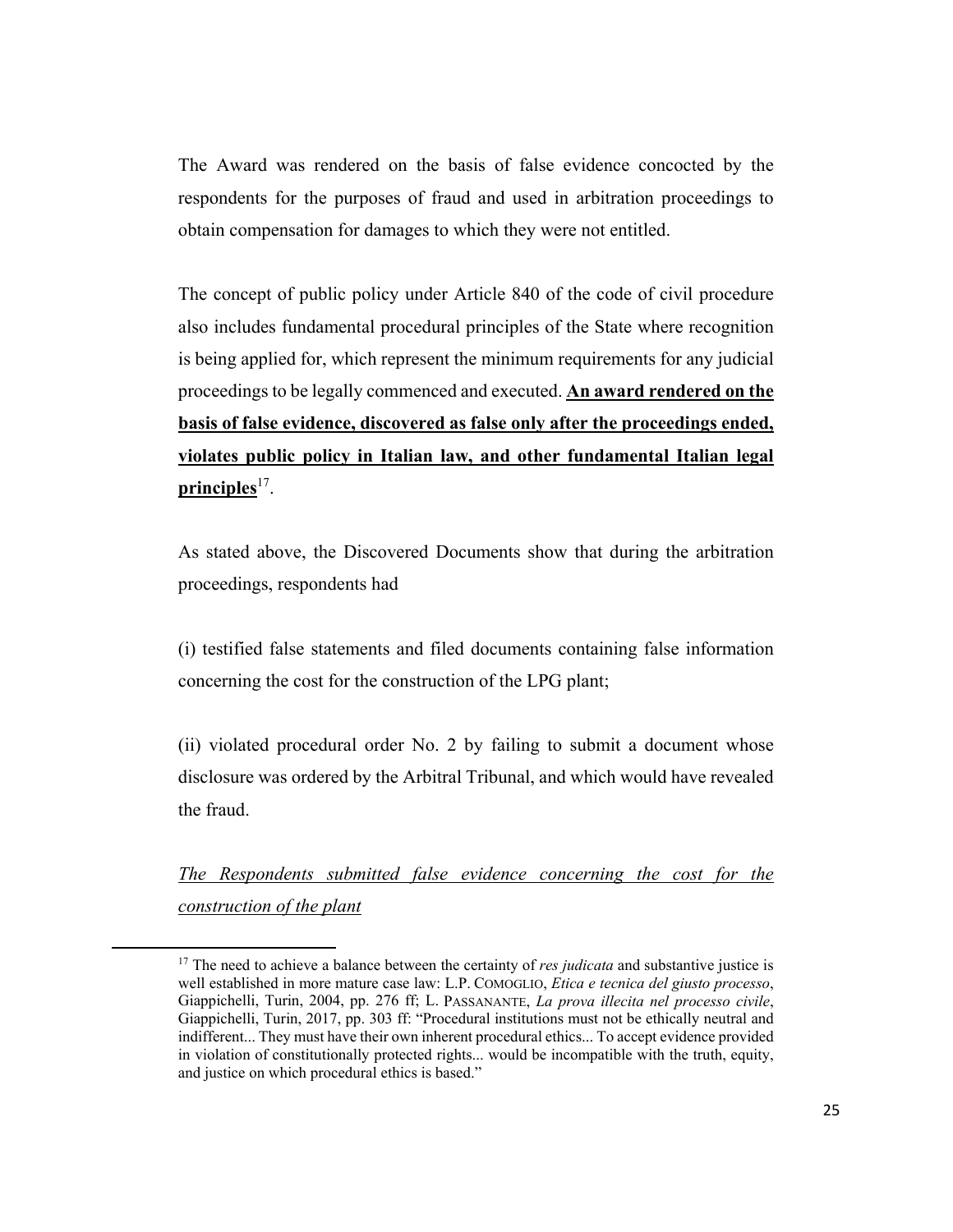The respondents have always stated to the Arbitral Tribunal, also through an expert witness report and testimonies provided by Anatolie Stati and others<sup>18</sup>, that they had invested approximately USD 245 million in the construction of the LPG plant, thus claiming compensation for damages of this amount from RoK due to the loss suffered (see paragraph 1694 of the Award).

In support of their claim, full aware that said circumstances were false, they filed documents containing information that they knew to be untrue, including the following:

(i) TNG's financial statements for 2007-2009, which (a) made no reference to Perkwood in the section on transactions with related parties, in clear violation of international accounting standard No. 24 (see doc. 9, pp. 135F-104; 301-302 F-146 and F-147; 460 F-138; 532 F-51), and (b) showed construction costs of approximately USD 245 million for the LPG plant. This figure was false and fraudulently inflated, and included the sums paid to Perkwood under the simulated contract (see section 4 above).

(ii) The KMG offer, a document dated September 2008 in which KMG EP, a company controlled by RoK and interested in purchasing the LPG plant, valued the plant in the amount of USD 199 million on the basis of a provisional offer, subject to the favorable outcome of the due diligence (document 24, page 3). This figure too was in itself unreliable, since the offer was based entirely on the Information Memorandum dated August 2008, which provided a valuation of KPM's and TNG's assets for potential purchasers, and **which contained false information taken from said company's financial statements which, at least with reference to TNG, contained untrue information** (document 25, page 4). The section of the memorandum concerning the LPG plant (a) similarly inflated

<sup>18</sup> See document 21, pp. 17-19.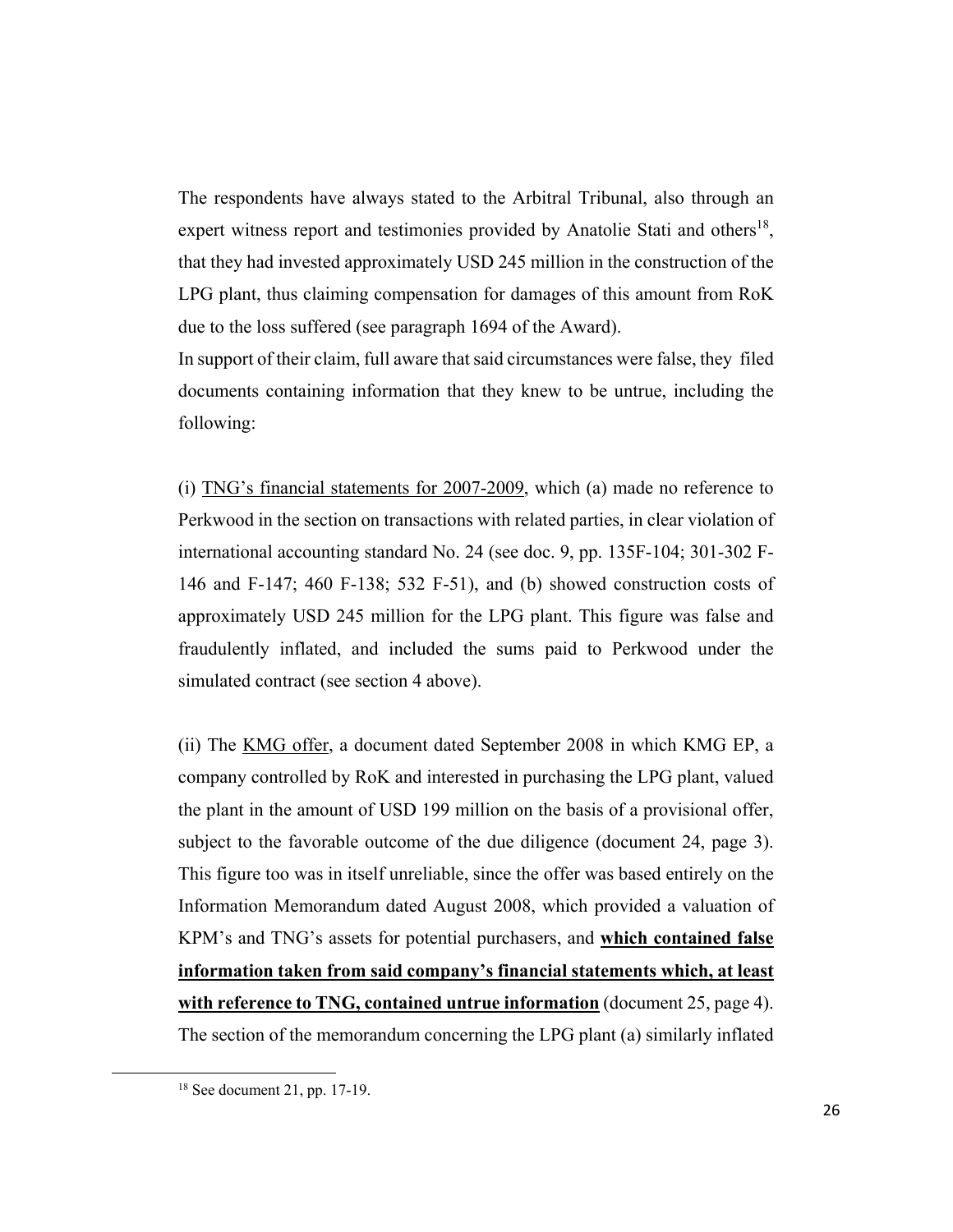the value of the investment (see document 25, page 54) and (b) made no mention of Perkwood in the list of suppliers and/or other companies involved in the construction (see document 25, page 55).

The wording of the offer, which is also confirmed by the accounting firm that carried out a technical evaluation of the KMG offer (see document 8, paragraphs 25-29), shows that the contents of the Information Memorandum was used as a parameter to determine and quantify the preliminary offer (see document 24, page  $3$ <sup>19</sup>.

The KMG offer, which, as we have seen, was based entirely on information that the respondents knew to be false and unreliable, **was decisive to the outcome of the arbitration, given that the USD 199 million referred to in the offer was used by the Arbitral Tribunal to quantify the damages due to the respondents in relation to the LPG plant** (see paragraphs 1746-1747 of the Award, and document 8, paragraphs 27-28).

### *The respondents violated the Arbitral Tribunal's procedural order No. 2*

In addition to acting unlawfully, the respondents also breached an order by the Arbitral Tribunal.

In spite of the fact that the arbitrators ordered the parties to exchange all documents in their possession concerning the LPG plant construction costs (documents 26, pp. 75 ff.), the respondents deliberately failed to provide RoK with the Perkwood contract, which in light of the cost of approximately USD

<sup>&</sup>lt;sup>19</sup> The KMG offer specifically states that the offer was based on the information memorandum and other publicly available details and that the valuation was therefore also dependent on this information (see document 24, Article 3, paragraph f).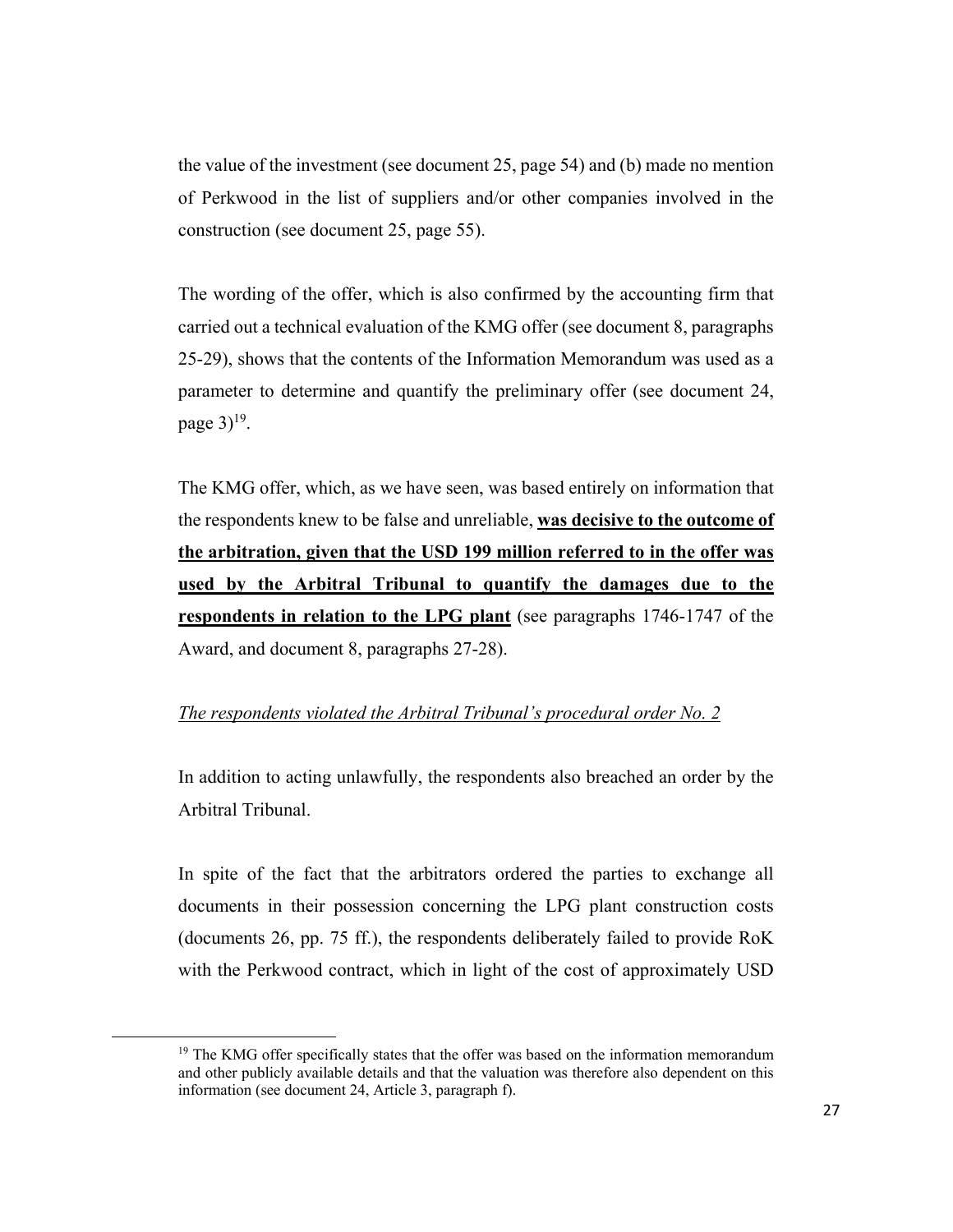191 million, represented a significant part of the total of USD 245 million they claimed to have paid.

It goes without saying that (i) as a rule, the compulsory nature of the disclosure of documents typical of an arbitration proceedings, helps to achieve a fair and correct award if all parties comply with the order to disclose all the relevant documents, otherwise representing a dangerous weapon in the hands of a party with no ethical concerns, and (ii) in this particular case, the failure to provide the contract was clearly a deliberate and negligent attempt to prevent RoK from discovering the fraudulent scheme and the fact that the costs of the LPG plant had been fraudulently inflated.

In this case, there is no doubt that the submission of false documents and deliberate concealment of the fraudulent scheme affected and influenced the award, for two reasons:

(i) **with reference to the RoK's liability for the all the damages claimed by respondents**: regardless of the obvious concerns in relation to the **reliability of the respondents' witness statements** (and of Anatolie Stati's testimony in particular), it should be noted that, for the purposes of establishing RoK's liability, the Arbitral Tribunal considered decisive the fact that the Kazakh financial authorities showed a particular interest in respondents' activities, which was symptomatic of an aggressive policy towards foreign investors. In light of the information discovered after the arbitration proceedings, it seems much more likely that the Kazakh authorities were interested in investigating the flows of money being moved within and outside Kazakhstan by the Statis' companies;

(ii) **with reference to the amount of damages awarded**: as regards the LPG plant, this seems a self- evident conclusion, given that the information provided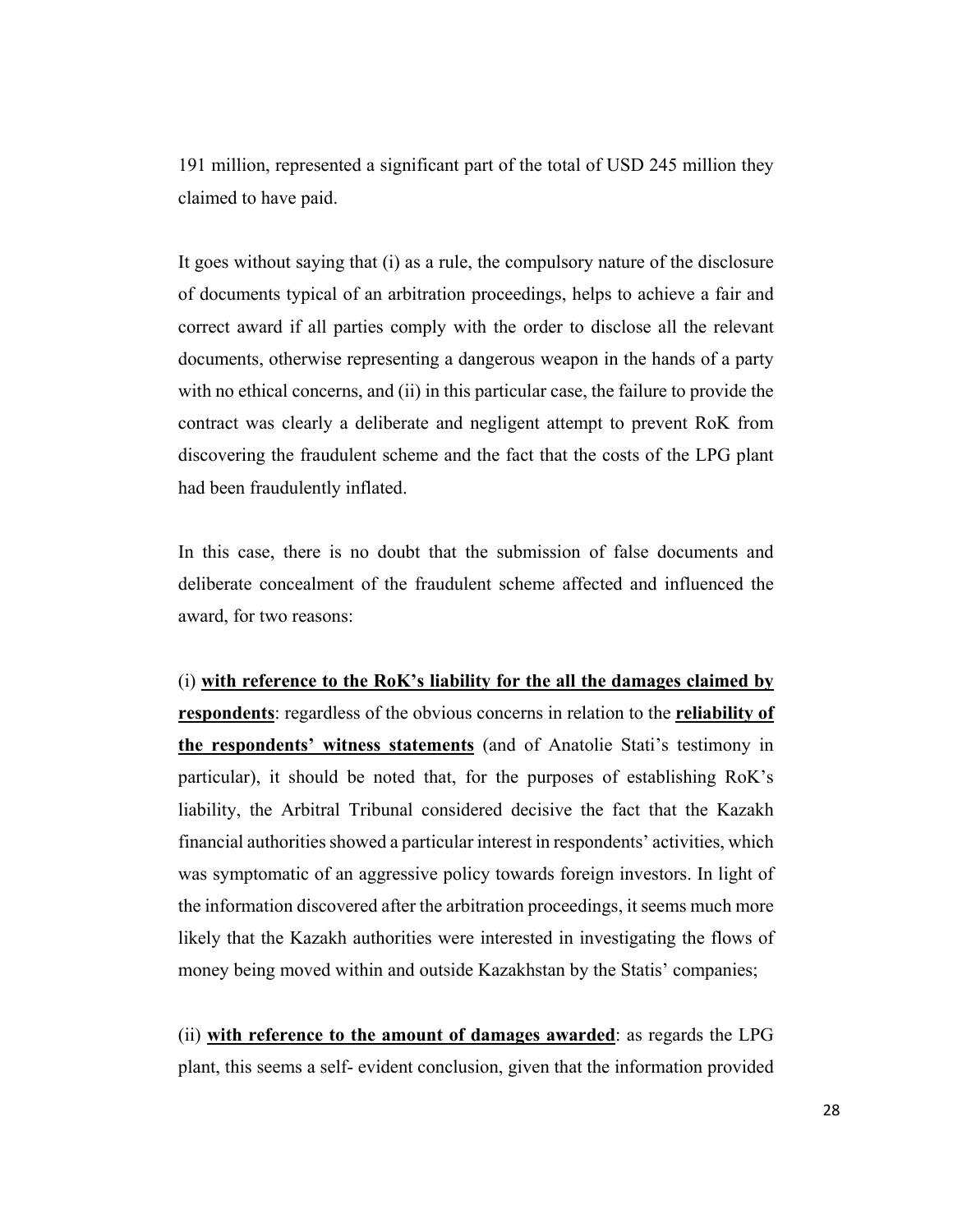during the arbitration in such respect proved to be false and non reliable, **including the KMG offer used by the Arbitral Tribunal as a benchmark to quantify compensation due**. It is however most likely that the information which came to light following the conclusion of the Arbitration would have affected the Tribunal's evaluation also in respect of other items of damages.

Given the respondents' serious procedural violations during the course of the arbitration procedure, which inevitably influenced the Tribunal, compromised RoK's right to defense, and affected the content of the Award, the recognition of the Award and of the Addendum in Italy is a clear breach of procedural public policy principles, and in particular the principle of legality which must necessarily inform the course of judicial proceedings.

It is clearly relevant in this case, and this Court must undoubtedly take into account, that (i) legal traditions and cultures similar to Italian one consider the use of false evidence in arbitration proceedings as such as to justify refusal to recognise the foreign Award in their jurisdictions<sup>20</sup>; (ii) even final domestic judgments which are no longer subject to other forms of appeal may be reviewed and revoked in the event that they have been the result of false evidence.

### **6.2** *Arbitral Tribunal lacked jurisdiction (Article 840.3.2)*

6.2.1. A foreign award may be rejected on the ground that the parties have not agreed an arbitration clause that is legally valid on the basis of the laws

<sup>&</sup>lt;sup>20</sup> The United Nations Commission on International Trade Law, UNCITRAL, has stated that arbitration awards should not be enforced if they are the result of fraud, deception, or corruption (doc. 27, par. 35), as occurred with the false documents submitted in European Gas Turbines S.A. *v.* Westman International Ltd., where one party provided a fraudulent expense report. The Paris Court of Appeal **ruled that an international award based on false evidence is contrary to French international public policy** (Cour d'Appel de Paris, 30 September 1993, doc. 28).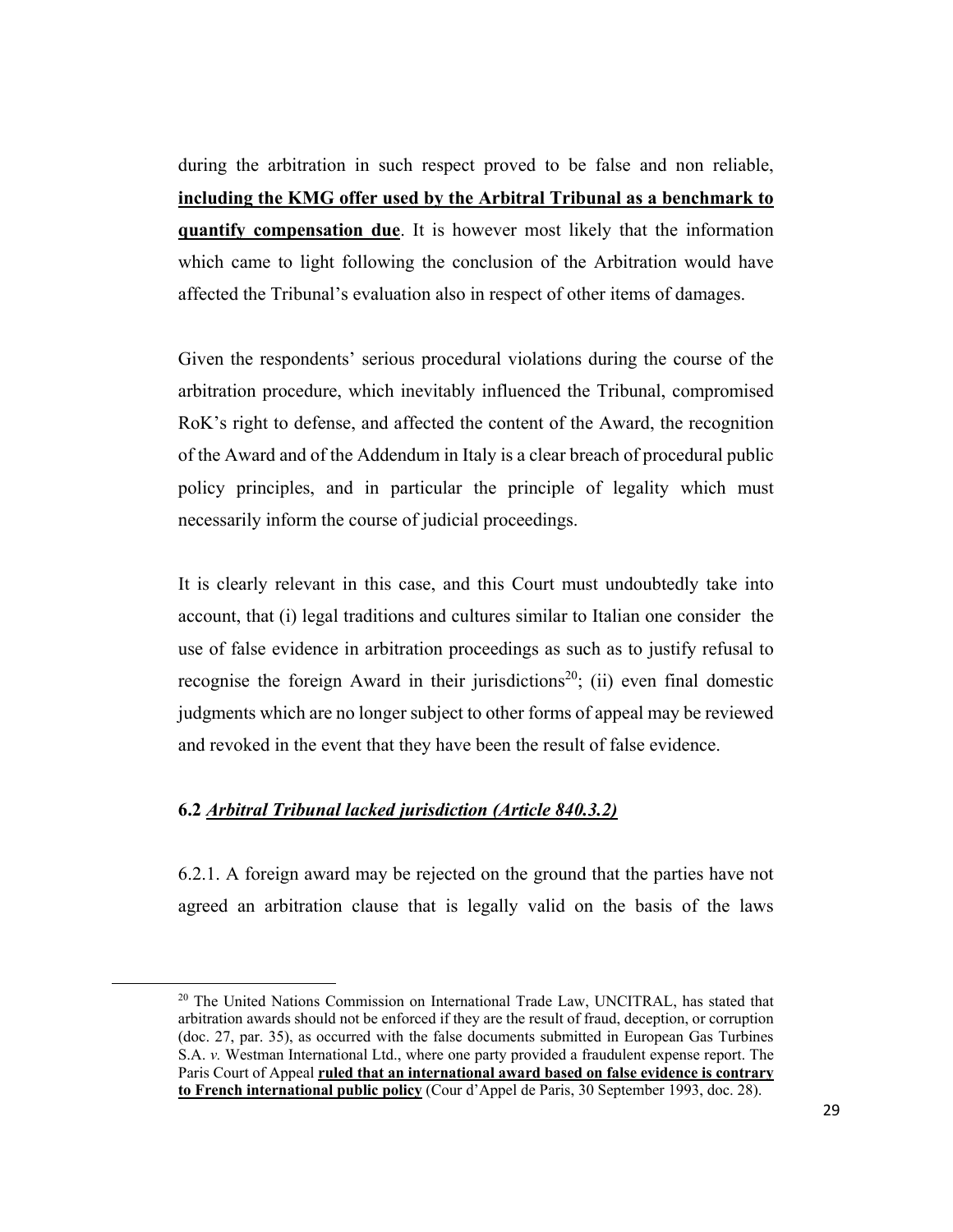governing the agreement or, in the absence of the indication of such a law, on the basis of the laws of the State where the Award was rendered.

In this case, the arbitration clause was **Article 26 of the Energy Charter Treaty**, which states that proceedings may be validly brought only after the parties have attempted to reach an amicable solution, over a period of three months from the request from one of the parties (see document 2).

6.2.2 So then, **the respondents commenced arbitration proceedings** on July 26, 2010, only five days after the subsoil exploitation contracts had been terminated (see Award, paragraph 611, respondents' document 2-*bis*). **They made no attempt to reach a settlement, or to communicate with RoK in any way** (see doc. 4). Nor can the communications between RoK and other companies related to respondents be represented as attempts to reach a settlement as specified in the arbitration clause.

6.2.3 During the arbitration, RoK maintained that the Arbitral Tribunal lacked jurisdiction because the respondents had not tried to reach an amicable settlement and hence, the condition to which the validity of the arbitration clause is subject never occurred.

The Arbitral Tribunal rejected this claim on the grounds that (i) the requirement to attempt a settlement was procedural rather than jurisdictional, and (ii) for this reason, the subsequent suspension of the arbitration procedure for a period of three months - agreed after the commencement of the arbitration for trying to reach a settlement - remedied the original procedural defect (see Award, paragraphs 828-830).

6.2.4. However, we disagree with the Arbitral Tribunal's conclusions.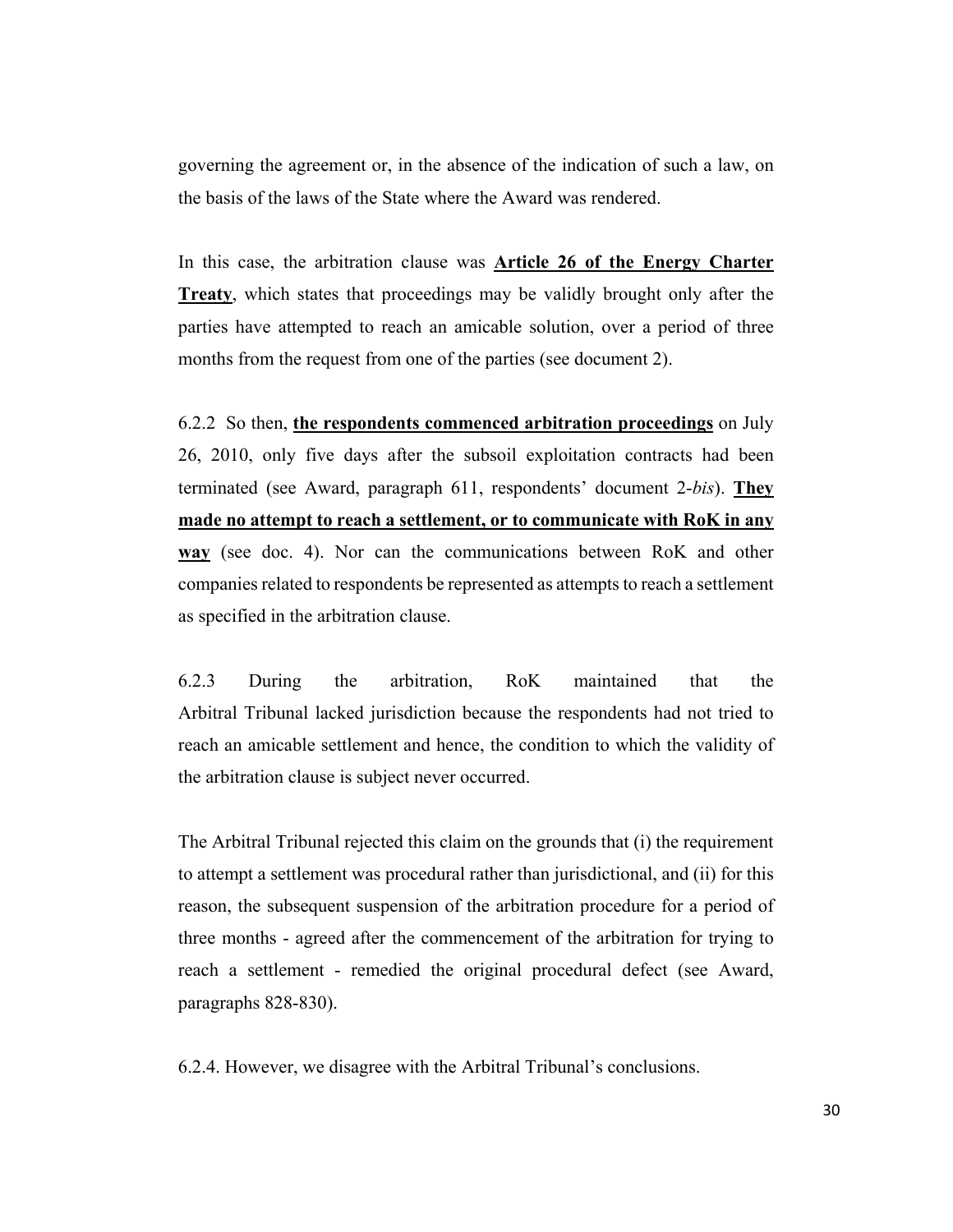Firstly, based on Article 26 of the Energy Charter Treaty and the system of which it forms a part, it is clear that (a) **the party's consent** – RoK's consent in this case – to the arbitration clause **is subject to the occurrence of the condition precedent** that the parties spend three months trying to reach agreement before arbitration, and (b) **the attempt to reach a settlement over a period of three months is a jurisdictional requirement, failing which the party cannot be deemed to have consented to the arbitration clause**.

Moreover, this interpretation is widely confirmed by Arbitral Tribunal practice $2<sup>1</sup>$ .

Secondly, the fact that the arbitration was suspended for three months for a settlement attempt, after it was already initiated, has no relevance under Article 26 of the Energy Charter Treaty, which actually requires that the attempt to reach a settlement be made before arbitration proceedings, not during them.

Also, (i) when RoK requested the suspension of the arbitration procedure in order to attempt an amicable settlement, it specifically stated that it was not waiving the jurisdictional exception due to the lack of a conciliation attempt (document 29), and (ii) it is well known that an arbitration clause requesting that a period must elapse before the proceedings are commenced is not only intended to achieve agreement between the parties, but also plays a key role in terms of the preparation of defence in arbitration.

<sup>21</sup> Murphy Exploration and Production Company International *v.* Republic of Ecuador, ICSID case no. ARB/08/4, decision on jurisdiction, 15 December 2010, para. 149. Enron Corp. and Ponderosa Assets LP *v.* Argentine Republic, ICSID case no. ARB/01/3, (Orrego Vicuña, president; Gros Espiell and Tschanz, arbitrators), decision on jurisdiction, 14 January 2004, para. 88.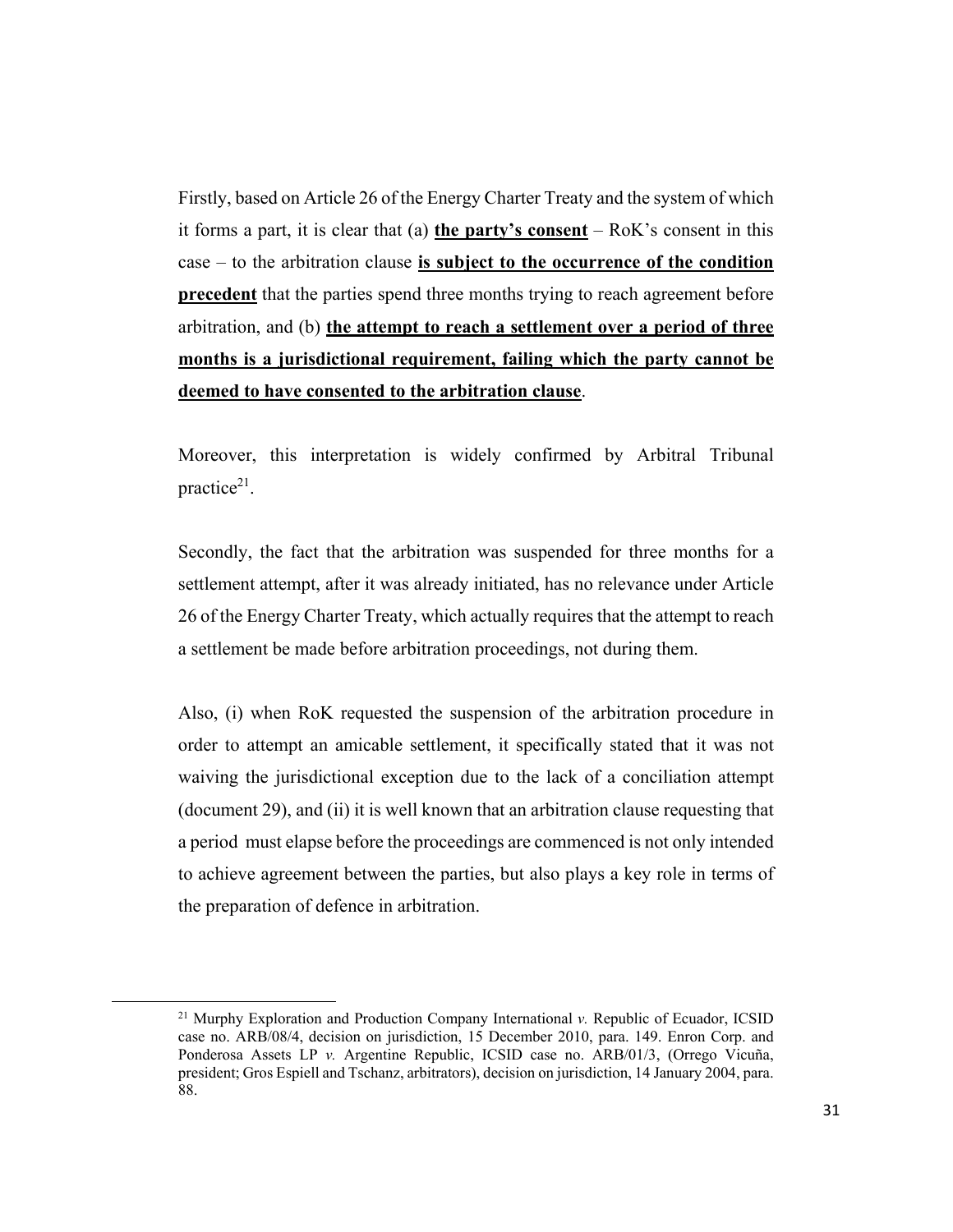# **6.3** *The Arbitral Tribunal was not constituted as agreed by the parties (Article 840.3.4)*

6.2.1 Recognition of a foreign award is also denied if the Arbitral Tribunal is not constituted in accordance with the parties' agreement.

Under the 1958 New York convention, the importance of a party's right to appoint its own arbitrator is reflected in the fact that recognition can be refused if this right has been denied. Indeed, the time and cost usually spent by the parties in selecting their respective arbitrators represent a sufficient element to appreciate their importance and role in the proceedings.

# In the case, **RoK was not allowed to appoint its own arbitrator, who was actually appointed by the Arbitration Institute**.

6.3.2 On this point, it is important to clarify the rules that should have applied in this case, and then to consider how these rules were violated by the Arbitration Institute.

Article 26 of the Energy Charter Treaty does not specify the number of arbitrators, nor how they are appointed. Therefore, the relevant applicable rules were the SCC rules (doc. 30), which provide the following:

(i) should the parties be unable to agree upon the number of arbitrators, the number is determined by the Arbitration Institute (SCC rules, Articles 9 (iii) and 12)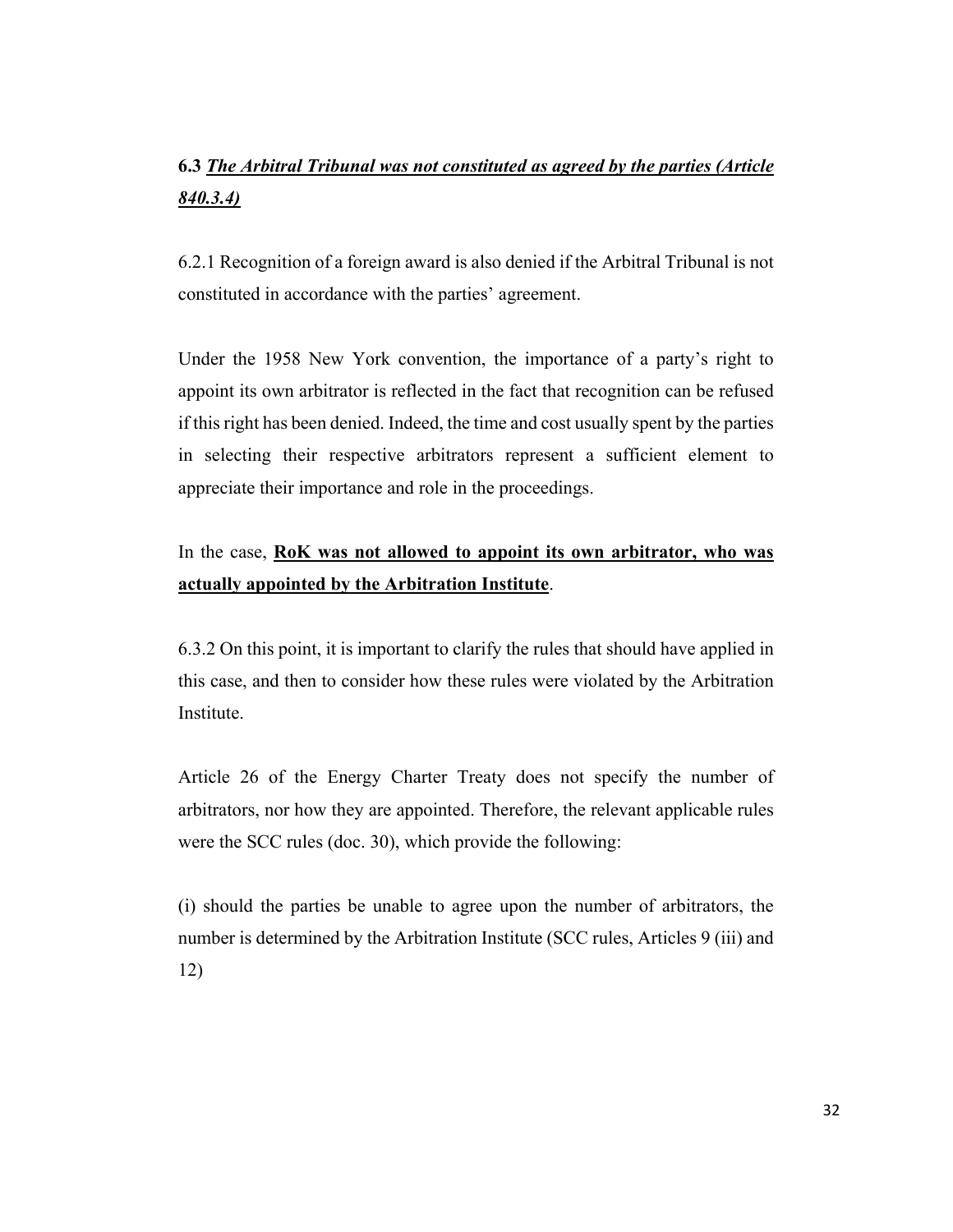(ii) should the parties do not appoint their own arbitrators within the specified time, the Arbitration Institution will do so on their behalf (SCC rules, Article 13.3).

6.3.3 Although these rules are very clear, the Arbitration Institute appointed an arbitrator for RoK without first (i) having determined the number of arbitrators, or (ii) having given RoK a deadline to appoint its own arbitrator.

- On July 26, 2010, respondents submitted a request for arbitration to the Arbitration Institute, proposing the Arbitral Tribunal be constituted of three arbitrators and appointing their own arbitrator (see doc. 4).
- On 5 August 2010, the Arbitration Institute forwarded the request to RoK, asking it to answer by August 26, 2010 (doc. 31). The communication was received by the relevant department of the Kazakh Ministry of Justice on August 11, 2010, as confirmed by the Minister (doc. 32, paragraph 13).
- On August 27, 2010, the Arbitration Institute wrote to RoK again, setting a new date of September 10, 2010 for a reply (doc. 33). This was received on September 1, 2010 (doc. 32, paragraph 21).
- On September 13, 2010, respondents asked the Arbitration Institute to appoint an arbitrator for RoK under Article 13.3 of the SCC rules. This application was forwarded to RoK, but was received by RoK only on September 23, 2010 (document 34).
- Only a few days later, on September 27, RoK received a new communication informing it that the Arbitration Institute had appointed Prof Lebedev as an arbitrator on its behalf, and that he had accepted (doc. 35).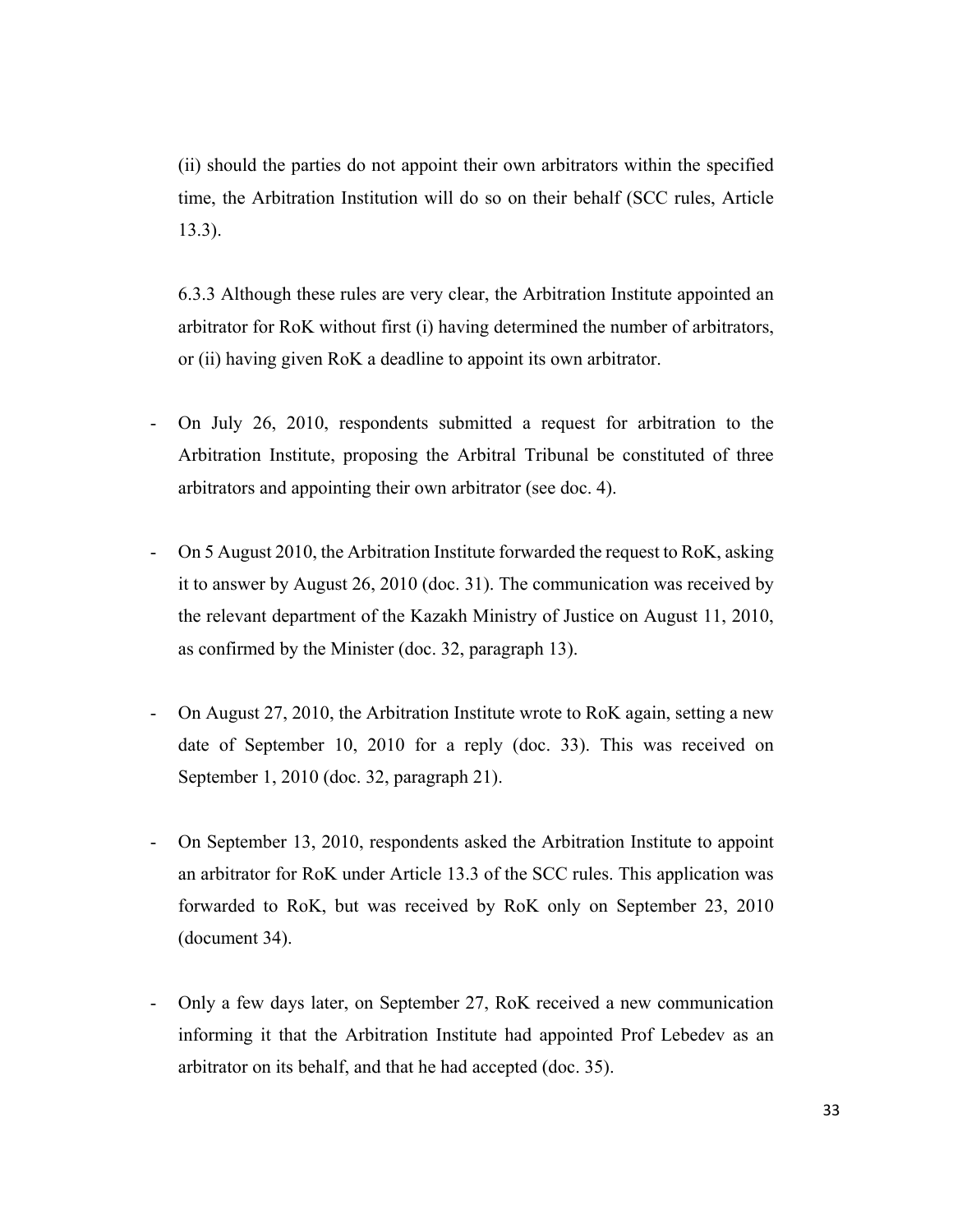Notwithstanding RoK objections, and RoK requests to appoint its own arbitrator (doc. 36), the Arbitration Institute rejected all such requests (doc. 37).

It is clear from these communications that the **Arbitration Institute never expressed an opinion concerning the number of arbitrators of the Tribunal, or granted RoK with a deadline to appoint its own arbitrator**. The only deadline set was for RoK's answer.

The conditions for the appointment of an arbitrator by the Arbitration Institute under Article 13.3 of the SCC rules were therefore not met.

6.3.4. Moreover, even if we were to agree that RoK had been required to appoint an arbitrator by the answer deadline - though this is not provided for under the SCC rules - these **terms would have been excessively restrictive** and would not have allowed RoK to carry out the important assessments necessary to appoint an arbitrator.

Also, the complexity of the case, the fact that the parties did not first try to reach an amicable agreement, the issues caused by the fact that many Justice Ministry officials did not speak English, and the fact that RoK is a state entity, are all elements which significantly affected its ability to mount an effective defence quickly.

It is not by coincidence that, (i) the ICSID convention grants state entity with 90 days to appoint their arbitrators (doc. 38), and (ii) in another proceedings before the Stockholm Chamber of Commerce, the Arbitration Institute had no hesitation in declaring invalid an appointment made on behalf of the Government which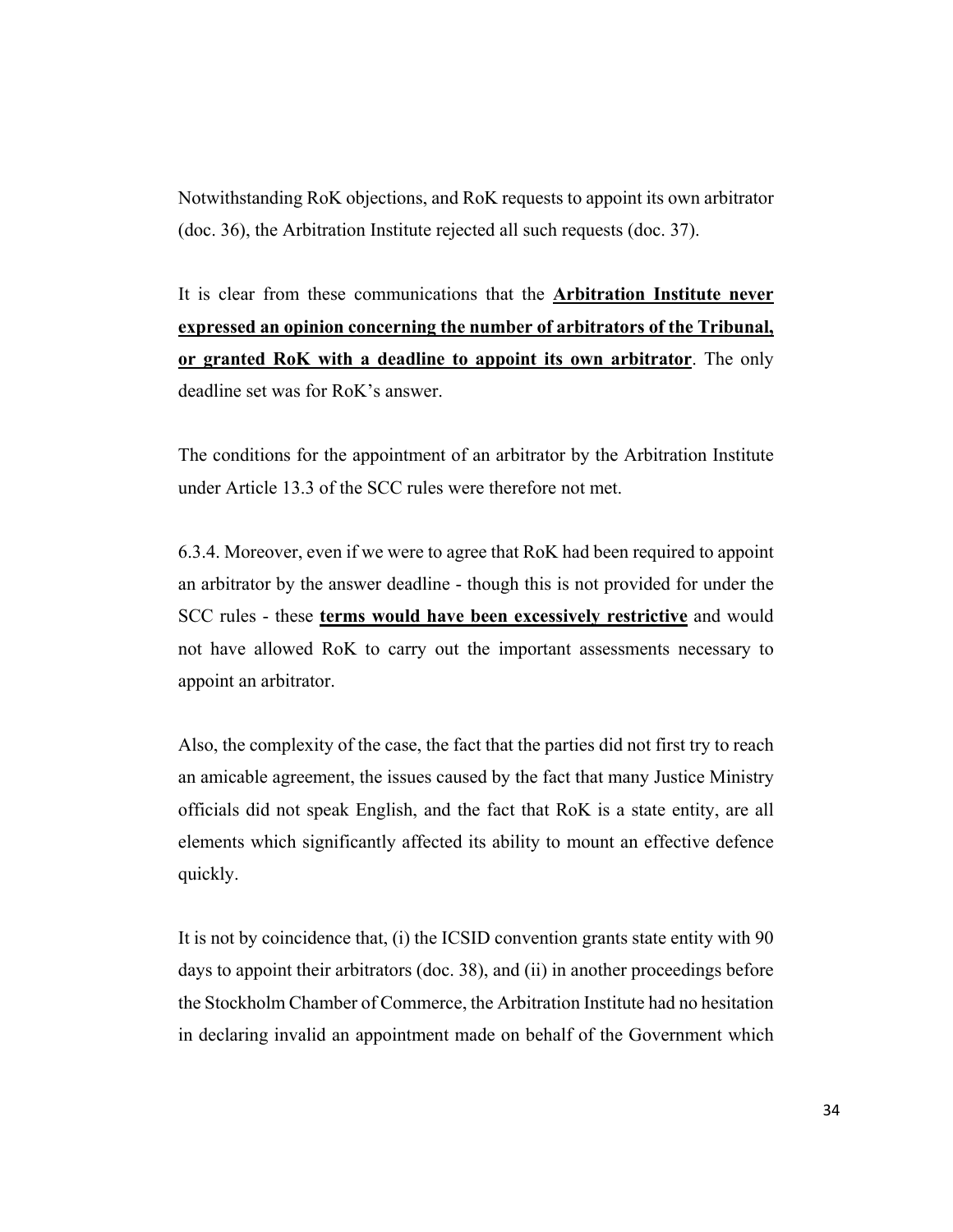was not placed in the position to be able to promptly appoint its own arbitrator (doc. 39).

Finally, the Arbitration Institute's appointment of an arbitrator was not only a procedural defect, **but actually compromised the State's ability to defend itself adequately during the proceedings** and this constitutes another reason to deny recognition of the Award under Article 840.3.2 of the code of civil procedure.

\* \* \*

# **VII. REVOCATION AND/OR SUSPENSION OF DECREE'S ENFORCEABILITY**

7.1 As anticipated, claimant became aware of the fact that some entities in Italy, including State Street Global Advisors Ltd., had received a garnishment request on May 3, 2018 for sums they allegedly owed to  $RoK<sup>22</sup>$ .

7.2 We believe that **any enforcement commenced by respondents is unlawful, being the judgment and award not enforceable yet**. It is a well-known principle that an *ex parte* decree pursuant to Article 839 of the code of civil procedure cannot be immediately enforced at the time when it is issued, (being also not applicable Article 642 of the code), but can be enforced only **after 30 days have elapsed from the notice of the decree and no opposition is** 

 $22$  Partly in consideration of cases already brought in the courts of other jurisdictions, this opposition is submitted without prejudice to any other opposition in relation to the fact that National Bank of Kazakhstan and its contracting parties and counterparties, such as State Street, are separate legal entities to RoK and are not liable for any sums payable by RoK to third parties, including the Statis.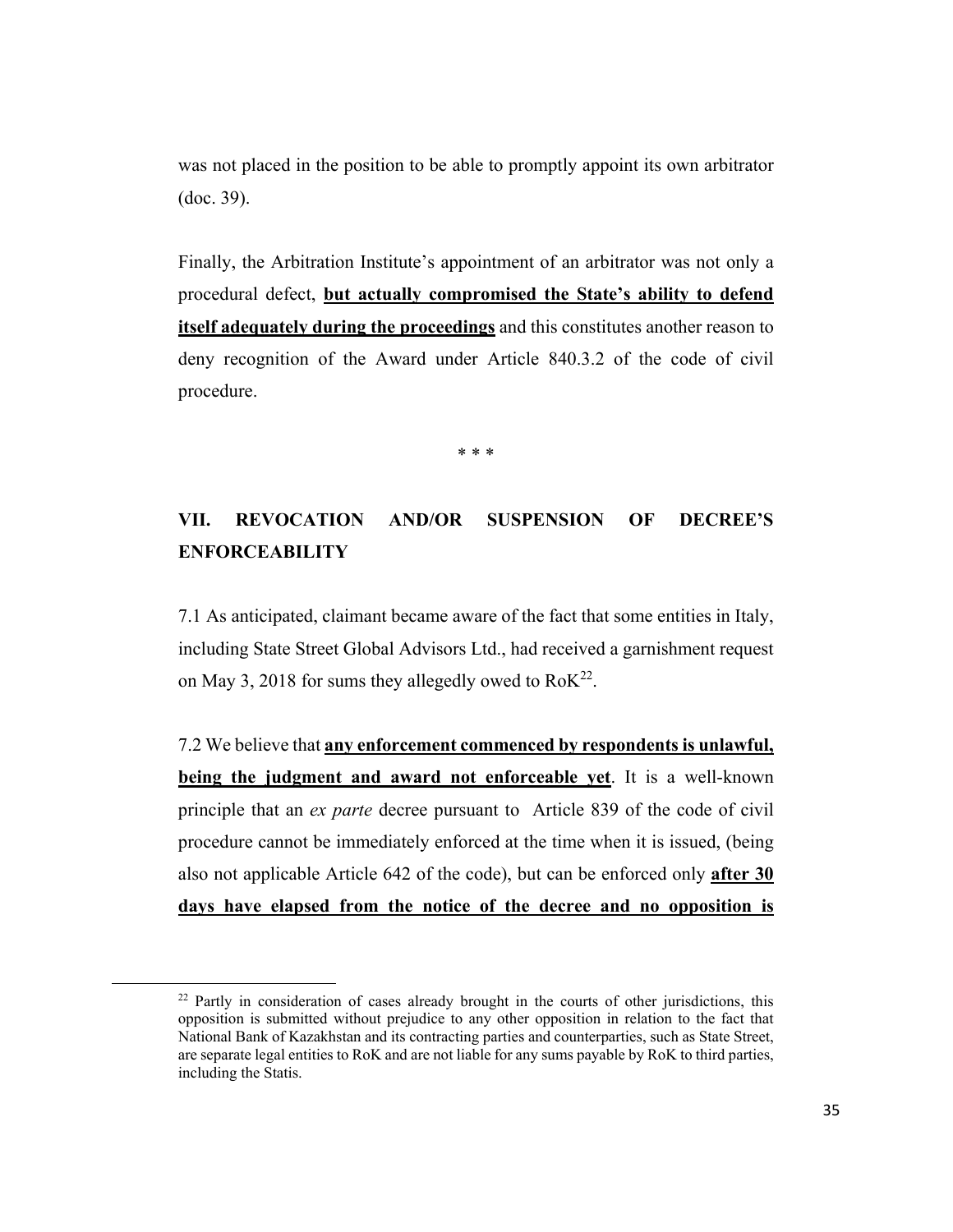**commenced**<sup>23</sup>. In this case, it appears that the respondents began enforcement proceedings on 3 May 2018, **long before** the end of the 30-day period during which RoK could have challenge the decree (see paragraph 1 above).

7.3 In the absence of any further information, claimant also requests that the enforceability of the decree by which the unlawful enforcement proceedings would have taken place be revoked and/or suspended for "serious grounds", pursuant to Article 649 of the code of civil procedure.

Indeed, the Court is required on the one hand to show discretion in view of the risk that enforcement could cause serious and irreparable damage to the debtor, and on the other, of the fact that the opposition is probably grounded<sup>24</sup>. In this case, the substantive grounds are

<sup>23</sup> See, *ex multis*, Corte Appello Genova, 21 June 2006, no. 1316 in *Dir. comm. internaz.* 2008, 3-4, 683: "**A foreign arbitration award recognised under Article 839 of the code of civil procedure is not immediately enforceable.** However, it may be made provisionally enforceable pending opposition under Article 648 of the code when the provision relating the order for payments is invoked under Article 840 of the code. The foreign award has the same evidentiary value as written evidence in debt collection proceedings. Provisional enforceability must be granted if the opposition is not based on evidence that is written or can be submitted immediately, but requires a decision to be made after a judgment in full possession of the facts, particularly when, in light of a summary evaluation of the opposition's *fumus boni juris*, it is highly unlikely based on the documents that it will be upheld" (our emphasis). See also Corte Appello Milano, 5 December 2006; Corte Appello Milano, 12 December 2006; Corte Appello Milano, 9 July 1996; Corte Appello Bologna, 27 May 1996; Corte Appello Milano, 12 July 1995.

In the literature, see AULETTA, *L'efficacia in Italia dei lodi stranieri*, in AA.VV., *Diritto dell'arbitrato*, edited by G. VERDE, Naples, 2005, 561; CAMPEIS-DE PAULI, *Il processo civile italiano e lo straniero*, Milan, 1996, 383; CICCONI, *Lodi stranieri (riconoscimento ed esecuzione)*, Turin, 1997, 318; CONSOLO, *Sulla provvisoria esecutorietà del lodo straniero tra art. 8409 c.p.c. e Convenzione di New York*, in *Corr. Giur.*, 1997, 709 ff., especially 712; PUNZI, *Disegno sistematico dell'arbitrato*, 2nd edn., 759 ff.

<sup>24</sup> See Trib. Roma, 21 December 2010, on *www.ilcaso.it:* "A case in which a debtor opposing an order for payment requests that provisional enforcement of the judgment be suspended under Article 649 of the code of civil procedure cannot be seen as intending to review the existence of the conditions for the granting of provisional enforcement under Article 642 of the code. Nor can it be seen as an evaluation of the non-recurrence of the conditions laid down in Article 648 of the code. This is because the important grounds resulting in suspension of provisional enforcement must affect only the risk that enforcement of the decree could seriously damage the debtor, and must make reference to the fact that the opposition is probably justified."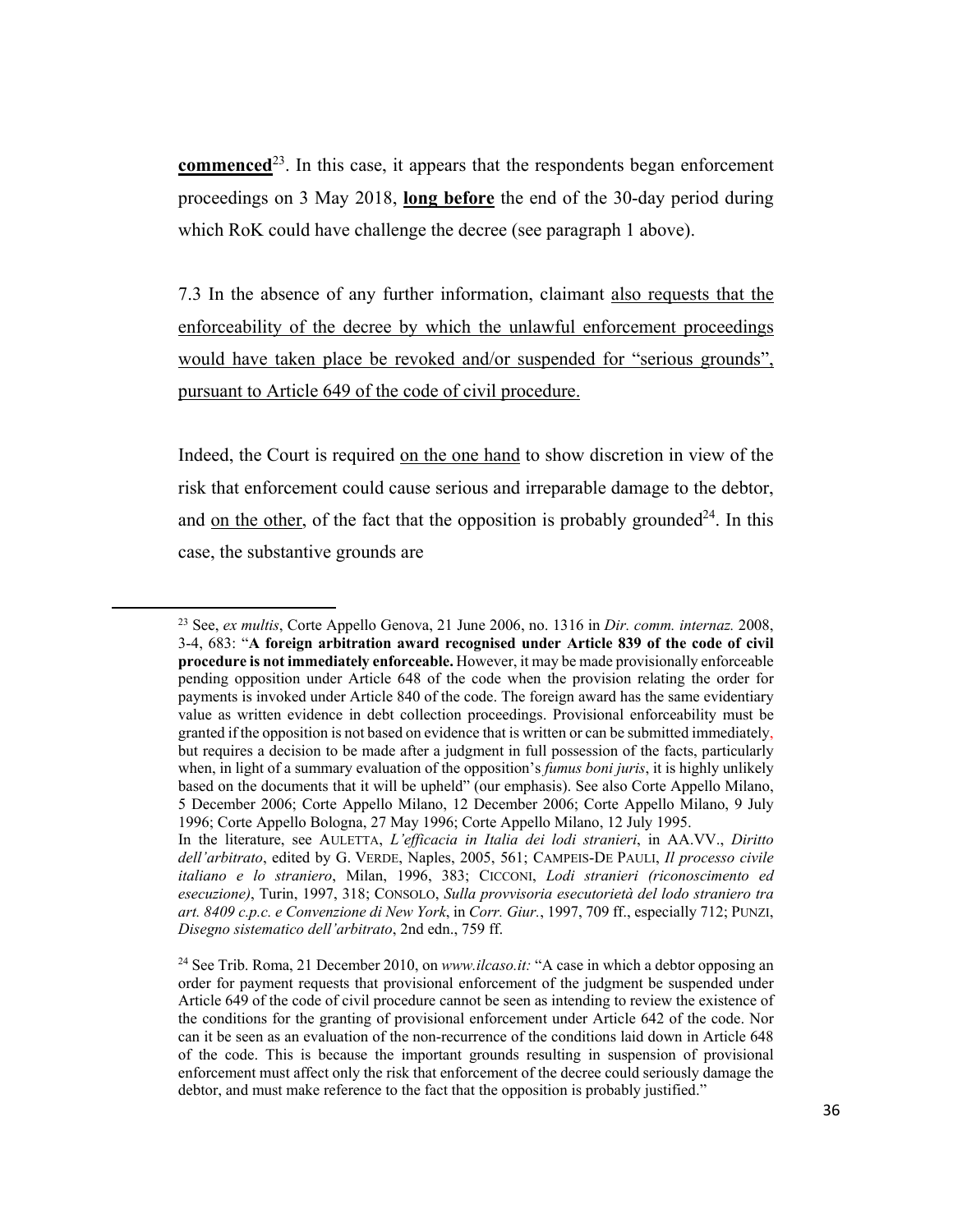(i) **the fact that this opposition is clearly grounded**, with particular reference to the fact that the Award is contrary to public policy and violates substantive and procedural principles of Italian law (see paragraph 6.1 above).

(ii) **the high value** of the Award. Also taking into account the context of these proceedings, and the respondents' peculiar and proven ability to manage large flows of money, there is a very high risk that if the opposition is upheld, RoK will be unable to recover the amount paid, which will cause serious and irreparable damage to Kazakhstan's public finances.

7.4 Finally, we must point out that respondents have already obtained precautionary measures in other jurisdictions for significantly higher amounts than those specified in the Award (see doc. 23). In Belgium, in particular, they have obtained attachment orders against, amongst others, Bank of New York Mellon, for the sum of approximately USD 22 billion. This is clearly another reason to prevent any further enforcement action in Italy.

\* \* \*

In light of the above, the Republic of Kazakhstan, represented, defended, and electing domicile as specified above,

### **HEREBY SUMMONS**

See also, *ex multis*, Trib. Modena, 22 January 2014 n. 1654; Trib. Milano, 9 April 2005; Pret. Termini Imerese, 3 December 1996. In similar literature, see CONTE, *L'ordinanza di ingiunzione nel processo civile*, Padua, 2003, 382; SANZA, *La esecuzione provvisoria; concessione, sospensione e revoca*, in *Il procedimento d'ingiunzione*, edited by CAPPONI, Bologna 2009, 425.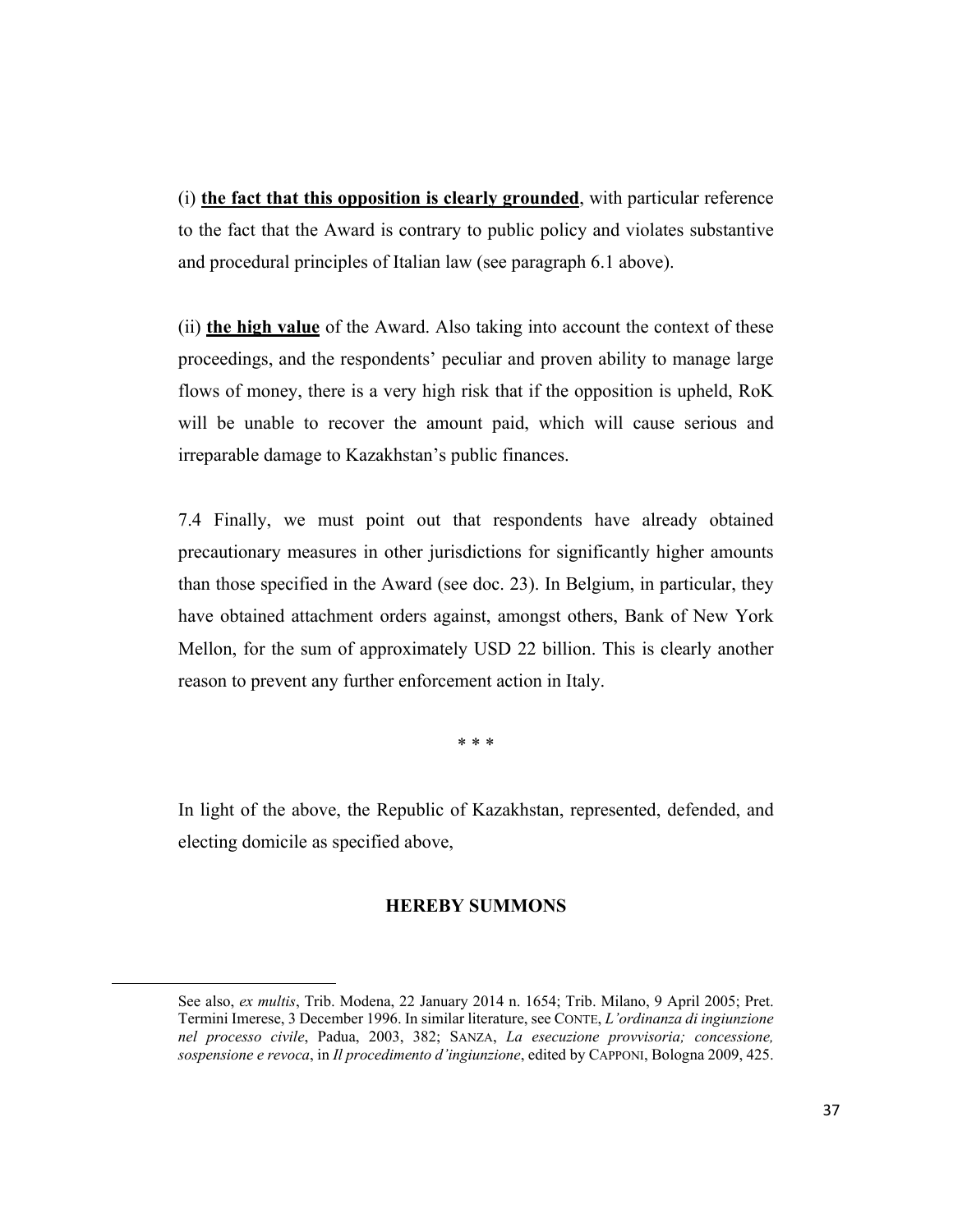- Mr ANATOLIE STATI, a Moldovan and Romanian citizen, born on 25 October 1952, resident at 20 Dragomirna St, Chisinau, MD-2008, Moldova, state identification number 0961610889327
- **Mr GABRIELE STATI,** a Moldovan and Romanian citizen, born on 30 September 1976, resident at 1A Ghioceilor St, Chisinau, MD-2008, Moldova, state identification number 0951807890164
- ASCOM GROUP S.A., a company established under Moldovan law, domiciled at 75 A. Mateevici St, Chisinau, Moldova, MD-2009, Moldova, registered as a company on 25 March 1994, registration number 1002600006034, in the person of its legal representative *pro tempore*
- **TERRA RAF TRANS TRADING LTD., a company incorporated under the** law of Gibraltar, domiciled at 13/1 Line Wall Road, Gibraltar, registered as a company in the United Kingdom overseas territory of Gibraltar on 1 March 1999, registration number 68069, in the person of its legal representative *pro tempore*

all represented and defended in proceedings under Article 839 of the code of civil procedure by Counsel, Avvocati Michelangelo Cicogna, Silvia Doria, Chiara Caliandro, Prof. Raffaella Muroni, and Andrew Garnett Paton, who have elected domicile at their offices at Via Vincenzo Bellini, n. 24, Rome

#### **TO APPEAR**

Before the Court of Appeal of Rome at its usual address, in a Section and with a Presiding Judge to be designated, **at a hearing on 7 November 2018**, to file their fefence 20 days before the hearing for the purposes and in the form defined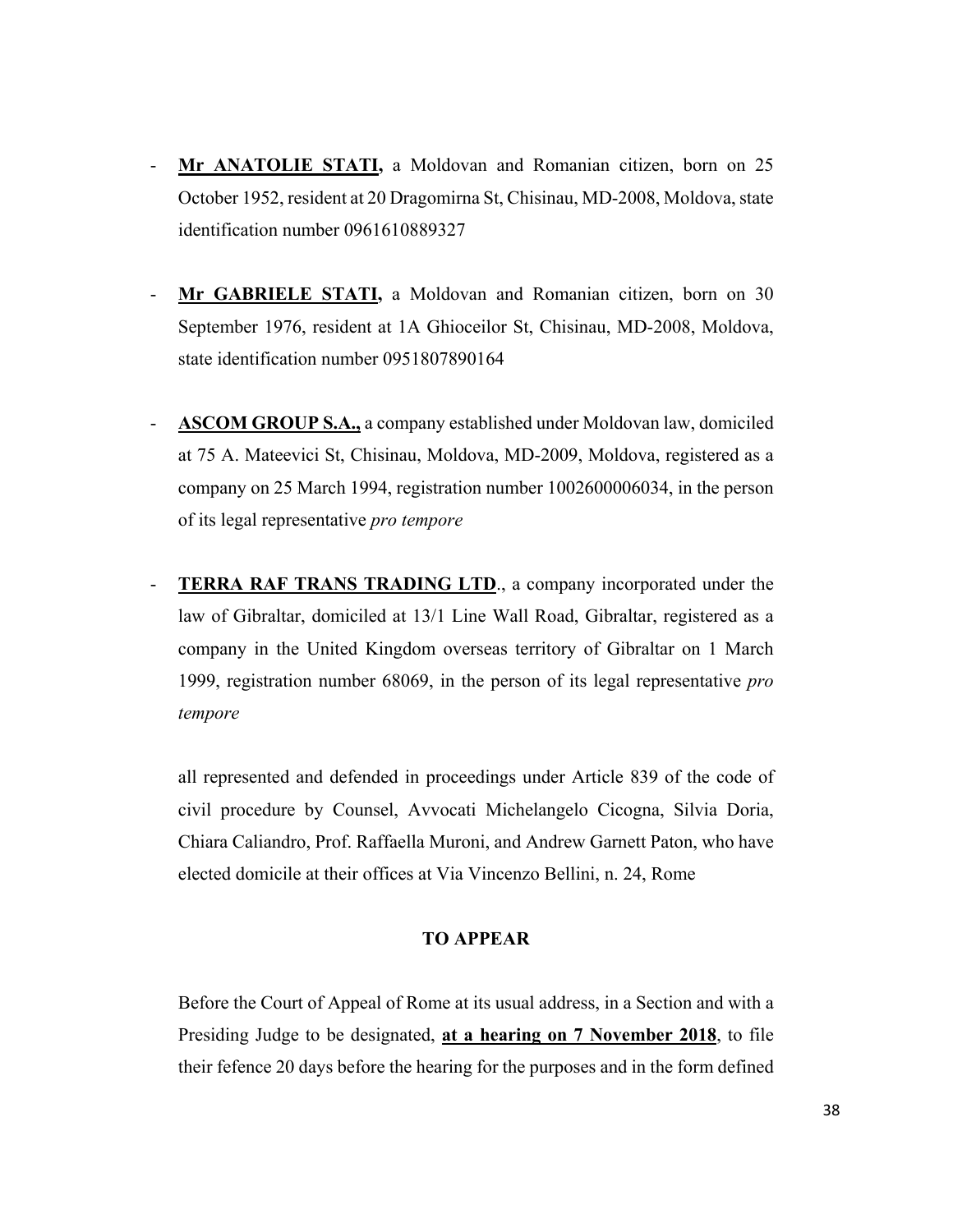in Article 166 of the code of civil procedure, and to appear at the specified hearing or any other scheduled hearings under Article 168-*bis* of the code of civil procedure, before the Judge appointed in said Article. It being noted that if they fail to constitute themselves within this period, they will lose their rights under Articles 38 and 167 of the code of civil procedure and that if they fail to appear the case will be judged in their absence, to hear the following

#### **CONCLUSIONS**

May it please the Court, having dismissed any claims, pleas and arguments to the contrary, and

(i) firstly, to order - either ex parte or, alternatively, with both parties present at a preliminary hearing before the first hearing in this case - that the enforceability of judgement no. 1287/2018 handed down pursuant to Article 839 of the code of civil procedure, be revoked or suspended for the reasons stated above.

(ii) on the merits of the case, ascertain the applicability of the grounds for denying recognition of the foreign arbitration award rendered on 19 December 2013 in case number 116/2010 before the Institute of Arbitration of Stockholm Chamber of Commerce, and the Addendum of 17 January 2014, for the reasons specified above, and thus to revoke recognition judgement no. 1287/2018 handed down under Article 838 of the code of civil procedure (RG no. 8412/2017).

And to award costs against the unsuccessful party.

We attach the following: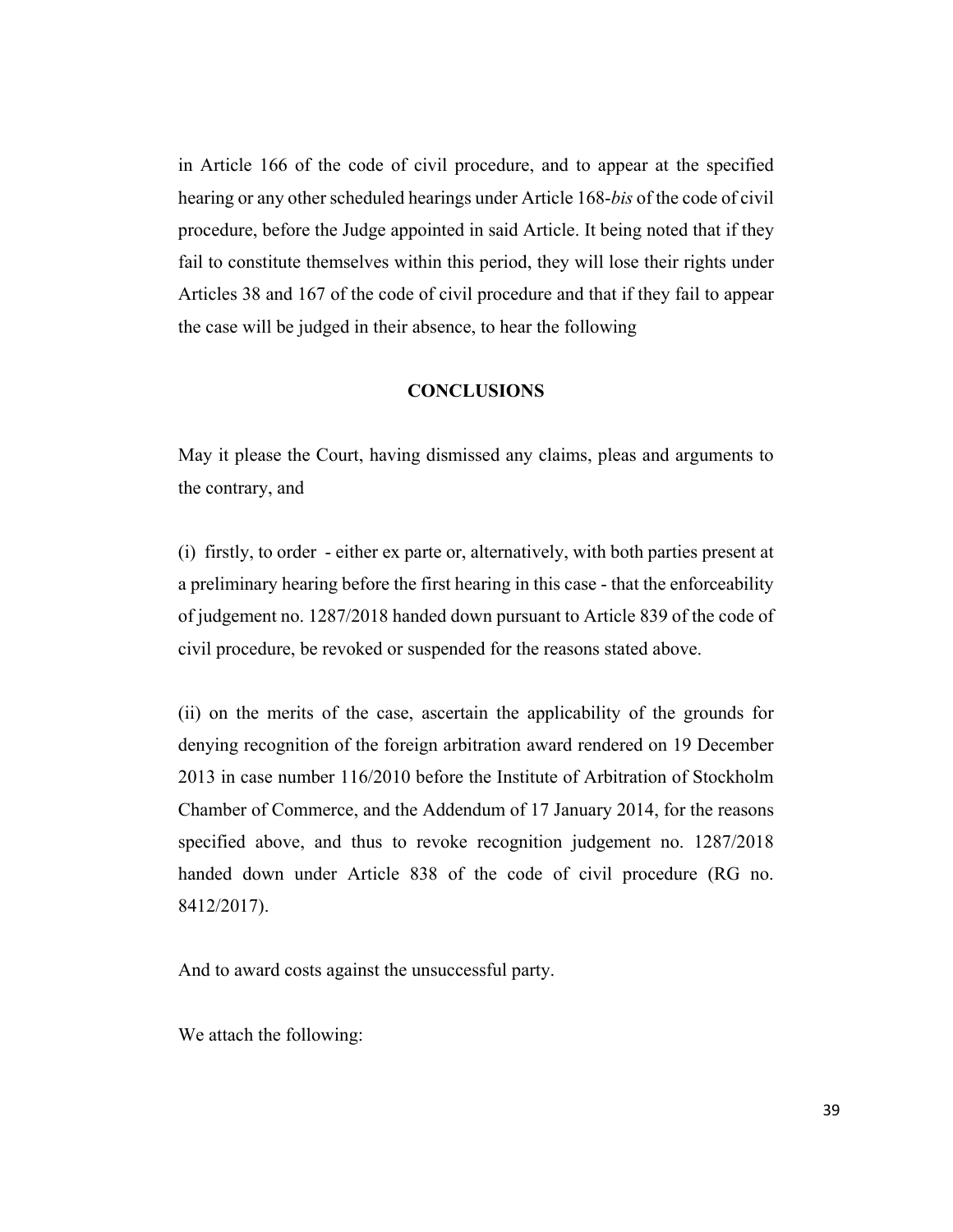- 1. Application under Article 839 c.p.c. and decree;
- 2. Energy Charter Treaty;
- 3. Declaration by the Kazakhstan Minster of Justice;
- 4. Request for arbitration;
- 5. New York court order dated 22 June 2015;
- 6. Perkwood general powers of attorney 2005-2009;
- 7. Beneficiaries of Perkwood current accounts;
- 8. Deloitte expert report of 12 January 2017 and appendix;
- 9. Exhibits to the Deloitte expert report of 12 January 2017;
- 10. Azalia bank account;
- 11. Perkwood bank account;
- 12. TGE contract of 31 January 2006;
- 13. Perkwood contract of 17 February 2006;
- 14. TGE technical report dated 12 January 2017;
- 15. Witness Statement Mr Lungu on 11 October 2013;
- 16. Judgement of Dr Cooke;
- 17. Perkwood dormant accounts;
- 18. Witness Statement of Mr Zaja dated 27 August 2015;
- 19. Charles River technical report;
- 20. English court order of 6 June 2017;
- 21. RoK's points of claim before the English court;
- 22. Order by the English court dated 11 May 2018;
- 23. BNY Mellon positive declaration;
- 24. KMG offer dated 25 September 2008;
- 25. Information memorandum dated August 2008;
- 26. Procedural order no. 2;

27. United Nations Commission on International Trade Law, NY convention guide;

28. Paris Court of Appeal, 30 September 1993;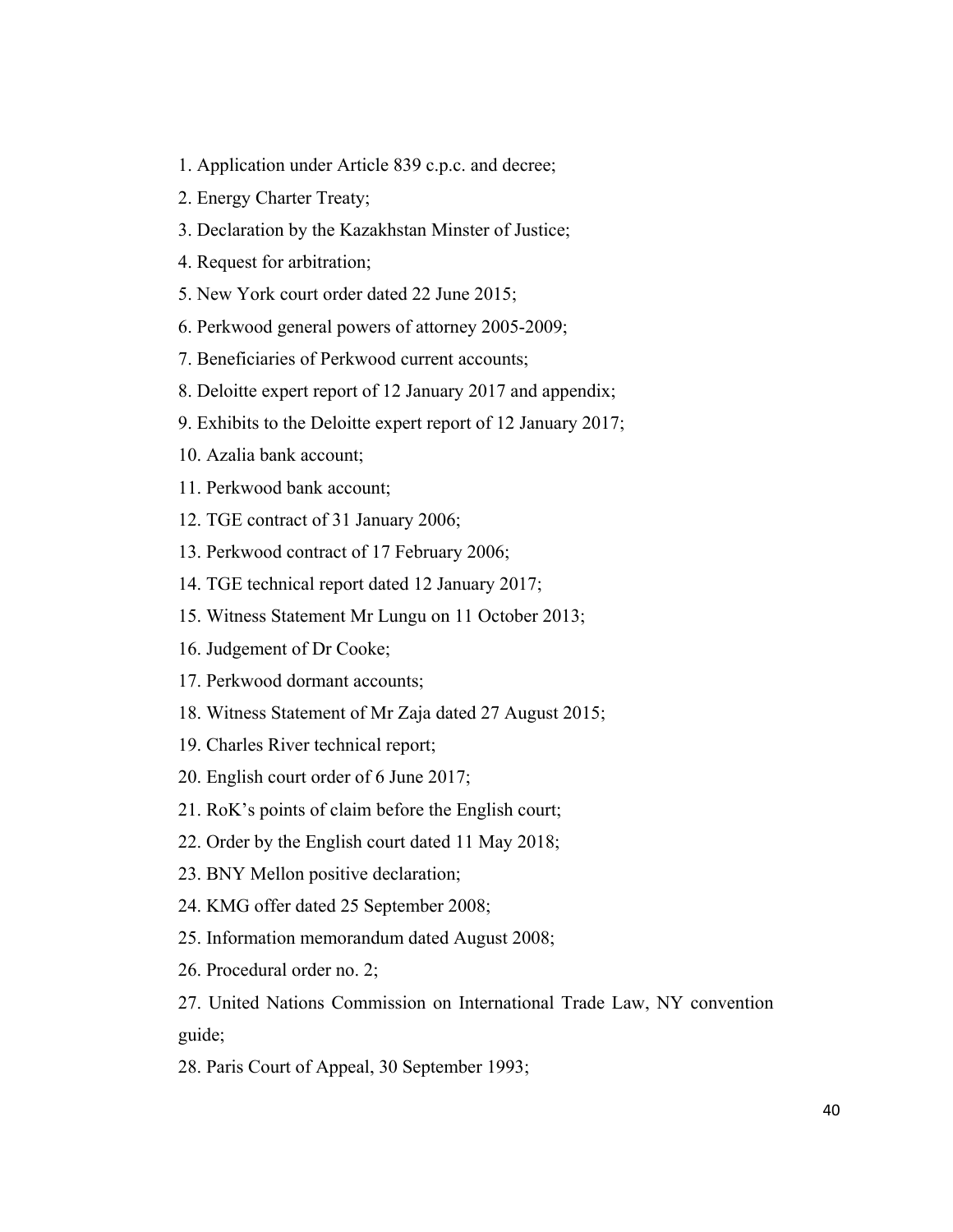29. RoK lawyers' communication dated 18 January 2011 and emails by them dated 28 January 2011;

30. SCC rules;

31. Letter from the Arbitration Institute dated 5 August 2010;

32. Witness Statement of RoK Minister of Justice dated 17 July 2015;

33. Communication by the Arbitration Institute dated 27 August 2010;

34. Application by respondents dated 13 September 2010;

35. Arbitration Institute letter of 23 September 2010;

36. Letter from the RoK's lawyers to the Arbitration Institute;

37. Arbitration Institute letter dated 15 December 2010;

38. Extract from the Convention on the Settlement of Investment Disputes between States and Nationals of Other States;

39. Arbitration Institute award during the Sudima proceedings.

We reserve the right to make further changes, and submit additional evidence and information during the proceedings.

\* \* \*

Due to the timing (claimant did not become aware of the enforcement proceedings until 10 May 2018), and in view of the volume of documents submitted, we are providing an unsworn Italian translation of the sections of the documents we referred to. If necessary, we can submit sworn translations of these sections, and of other parts of the documents, into languages other than Italian and within a period specified by the Court.

\* \* \*

This dispute is subject to a standard charge of  $\epsilon$ 1,686.